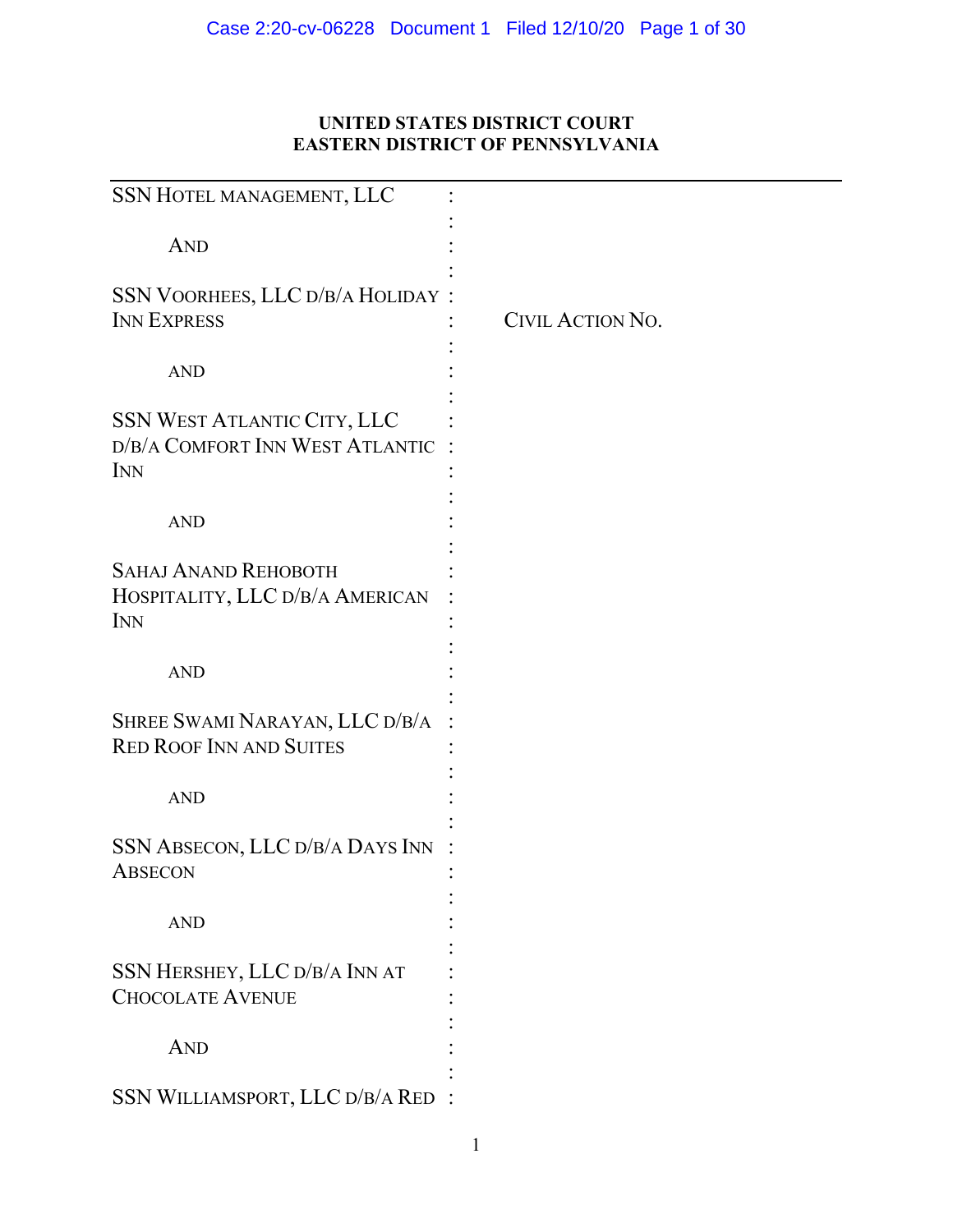| <b>ROOF INN WILLIAMSPORT</b>                                       |  |
|--------------------------------------------------------------------|--|
| <b>AND</b>                                                         |  |
| AKSHAR HOSPITALITY, LLC D/B/A<br>HAMPTON INN-SWEDESBORO            |  |
| <b>AND</b>                                                         |  |
| <b>GHANSHYAM HOSPITALITY, LLC</b><br>D/B/A HAMPTON INN LINDEN      |  |
| <b>AND</b>                                                         |  |
| NILKANTH HOSPITALITY, LLC D/B/A<br><b>HOME2 HILTON KOP</b>         |  |
| <b>AND</b>                                                         |  |
| SAHAJ HOSPITALITY LLC D/B/A<br><b>RESIDENCE INN COLLEGEVILLE</b>   |  |
| <b>AND</b>                                                         |  |
| SHREE HOSPITALITY, LLC D/B/A<br><b>HAMPTON INN</b>                 |  |
| AND                                                                |  |
| SHRIJI HOSPITALITY, LLC D/B/A<br><b>FAIRFIELD INN &amp; SUITES</b> |  |
| <b>AND</b>                                                         |  |
| SSN CHRISTIANA, LLC D/B/A FOUR<br>POINTS BY SHERATON               |  |
| <b>AND</b>                                                         |  |
| SSN EGG HARBOR, LLC D/B/A DAYS                                     |  |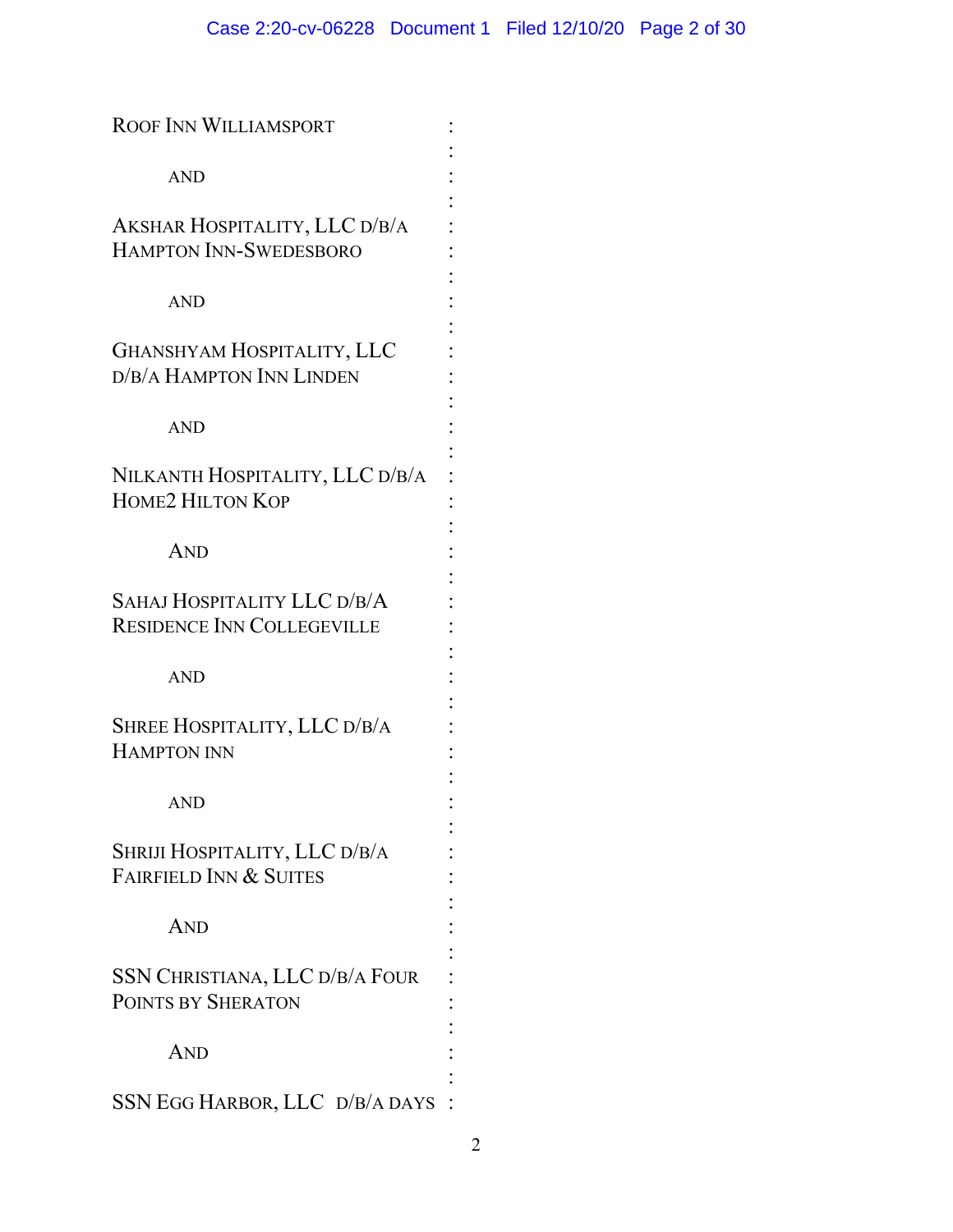| <b>HOTEL EGG HARBOR TWP</b>                                                        |                            |
|------------------------------------------------------------------------------------|----------------------------|
| <b>AND</b>                                                                         |                            |
| SSN EWING, LLC D/B/A ELEMENT                                                       |                            |
| <b>AND</b>                                                                         |                            |
| <b>SSN FORT BELVOIR, LLC D/B/A</b><br>HAMPTON INN & SUITES                         |                            |
| <b>AND</b>                                                                         |                            |
| SSN NEWARK AIRPORT, LLC D/B/A<br><b>HOME2 NEWARK AIRPORT</b>                       |                            |
| <b>AND</b>                                                                         |                            |
| <b>SSN RUCHI HOTEL</b><br>LAND DEVELOPMENT, LLC D/B/A<br><b>SPRING HILL SUITES</b> |                            |
| <b>AND</b>                                                                         |                            |
| SSN RUCHI SWEDESBORO, LLC D/B/A :<br>TOWNEPLACE SUITES SWEDESBORO                  |                            |
| <b>AND</b>                                                                         |                            |
| SSN RUCHI NEWARK, LLC D/B/A<br><b>CANDLEWOOD SUITES</b>                            |                            |
| PLAINTIFF,                                                                         |                            |
| V.                                                                                 |                            |
| THE HARFORD MUTUAL INSURANCE<br><b>COMPANY</b>                                     | <b>COMPLAINT</b>           |
| DEFENDANT.                                                                         | <b>JURY TRIAL DEMANDED</b> |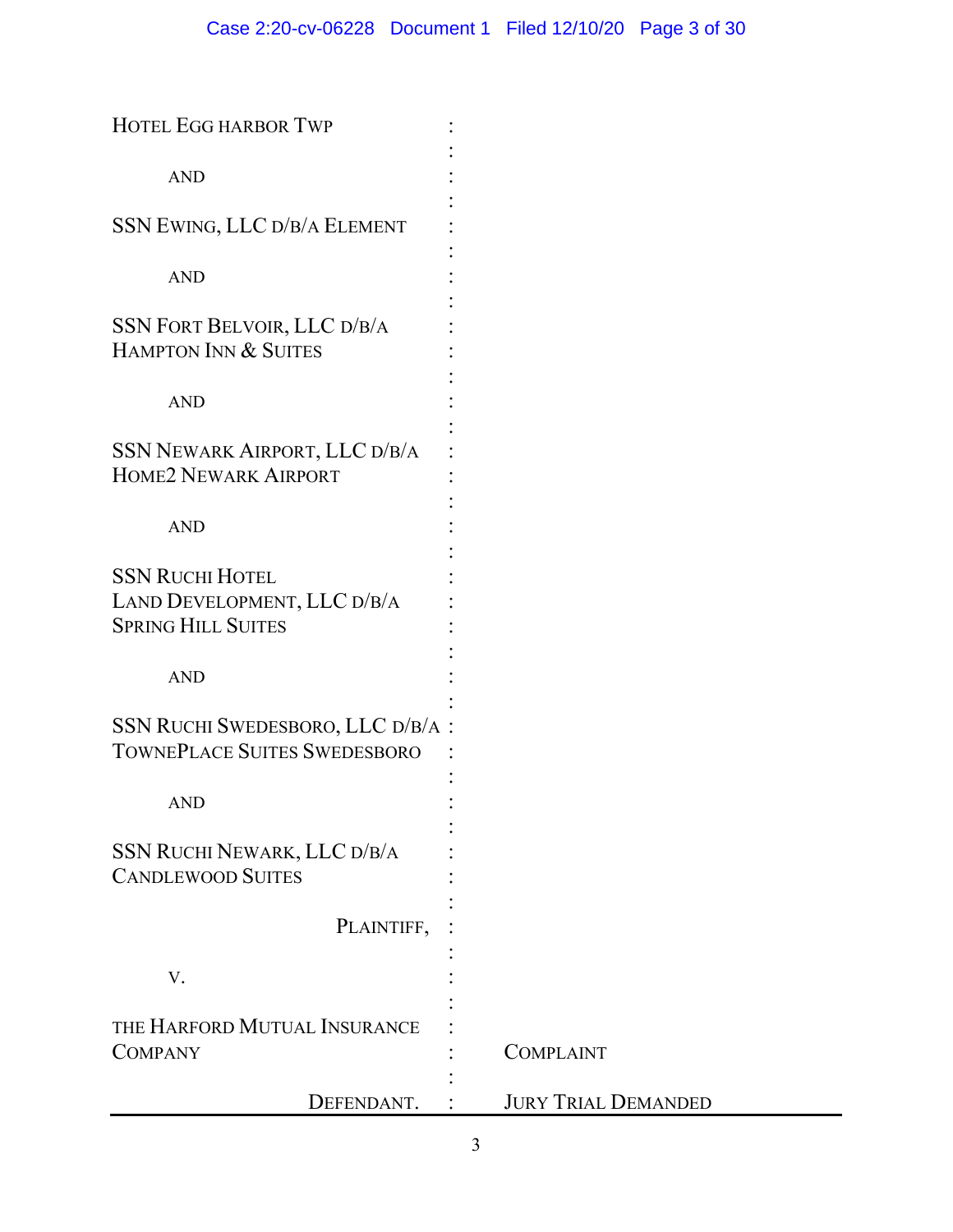#### Case 2:20-cv-06228 Document 1 Filed 12/10/20 Page 4 of 30

Plaintiffs, SSN Hotel Management, LLC; SSN Voorhees, LLC d/b/a Holiday Inn Express, LLC; SSN West Atlantic City, LLC d/b/a Comfort Inn West Atlantic Inn; Sahaj Anand Rehoboth Hospitality, LLC d/b/a American Inn; Shree Swami Narayan, LLC d/b/a Red Roof Inn and Suites; SSN Absecon, LLC d/b/a Days Inn Absecon; SSN Hershey, LLC d/b/a Inn Chocolate Avenue; SSN Williamsport, LLC d/b/a Red Roof Inn Williamsport; Akshar Hospitality, LLC d/b/a Hampton Inn-Swedesboro; Ghanshyam Hospitality, LLC d/b/a Hampton Inn Linden; Nilkanth Hospitality, LLC d/b/a Home2 Hilton Kop; Sahaj Hospitality LLC d/b/a Residence Inn Collegeville; Shree Hospitality, LLC d/b/a Hampton Inn; Shriji Hospitality, LLC d/b/a Fairfield Inn Ewr; SSN Christiana d/b/a Four Points by Sheraton; SSN Egg Harbor, LLC d/b/a Days Hotel Egg Harbor Twp; SSN Ewing, LLC d/b/a Element; SSN Fort Belvoir d/b/a Hampton Inn & Suites; SSN Newark Airport, LLC d/b/a Home2 Newark Airport; SSN Ruchi Hotel Land Development, LLC d/b/a Spring Hill Suites; SSN Ruchi Swedesboro, LLC d/b/a TownePlace Suites Swedesboro; and SSN Ruchi Newark, LLC d/b/a Candlewood Suites, by way of Complaint, bring this action against Defendant, The Harford Mutual Insurance Company, and allege as follows:

### **NATURE OF THE CASE**

1. Plaintiffs own and operate SSN Hotel Management, LLC; SSN Voorhees, LLC d/b/a Holiday Inn Express, LLC; SSN West Atlantic City, LLC d/b/a Comfort Inn West Atlantic Inn; Sahaj Anand Rehoboth Hospitality, LLC d/b/a American Inn; Shree Swami Narayan, LLC d/b/a Red Roof Inn and Suites; SSN Absecon, LLC d/b/a Days Inn Absecon; SSN Hershey, LLC d/b/a Inn Chocolate Avenue; SSN Williamsport, LLC d/b/a Red Roof Inn Williamsport; Akshar Hospitality, LLC d/b/a Hampton Inn-Swedesboro; Ghanshyam Hospitality, LLC d/b/a Hampton Inn Linden; Nilkanth Hospitality, LLC d/b/a Home2 Hilton Kop; Sahaj Hospitality LLC d/b/a Residence Inn Collegeville; Shree Hospitality, LLC d/b/a Hampton Inn; Shriji Hospitality, LLC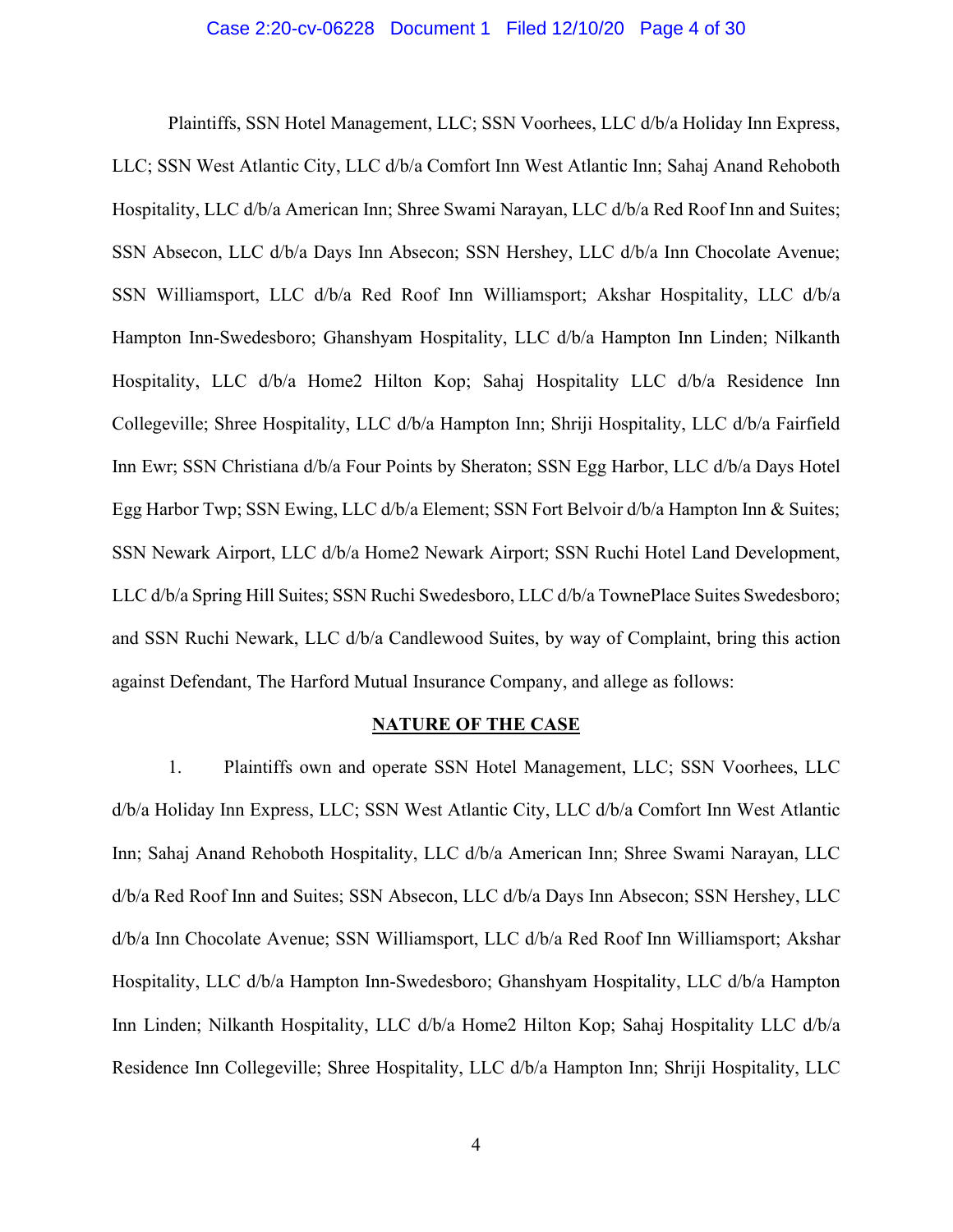#### Case 2:20-cv-06228 Document 1 Filed 12/10/20 Page 5 of 30

d/b/a Fairfield Inn Ewr; SSN Christiana d/b/a Four Points by Sheraton; SSN Egg Harbor, LLC d/b/a Days Hotel Egg Harbor Twp; SSN Ewing, LLC d/b/a Element; SSN Fort Belvoir d/b/a Hampton Inn & Suites; SSN Newark Airport, LLC d/b/a Home2 Newark Airport; SSN Ruchi Hotel Land Development, LLC d/b/a Spring Hill Suites; SSN Ruchi Swedesboro, LLC d/b/a TownePlace Suites Swedesboro; and SSN Ruchi Newark, LLC d/b/a Candlewood Suites, a group of hotel properties located in Delaware, New Jersey, Pennsylvania, and Virginia.

2. To protect the hotels from property damage and the loss of income in the event of a sudden suspension of operations for reasons outside of its control, Plaintiffs purchased commercial multiple peril insurance from Defendant, The Harford Mutual Insurance Company, including property coverage. Plaintiff's insurance policy is an "all-risk" policy that provides coverage for all non-excluded business losses. A copy of the policy is attached as Exhibit 1.

3. The policy expressly includes "Business Income" coverage which promises to pay for loss due to the necessary suspension of operations following loss to property and "Civil Authority" coverage which promises to pay for losses caused by a civil or governmental authority that prohibits access to the Covered Properties.

4. The policy also provides "Extra Expense" coverage which promises to pay for expenses incurred to minimize losses during the suspension of business operations.

5. On or about March 15, 2020, Plaintiffs were forced to suspend and/or reduce business operations at their Pennsylvania hotels following an order from Pennsylvania Governor Tom Wolf mandating the closure of all non-life sustaining businesses in the Commonwealth in an effort to protect the public from the global pandemic caused by COVID-19, a highly contagious respiratory virus that has upended daily life, infected more than 15,000,000 individuals throughout the United States, and caused the death of over 280,000 individuals throughout the United States.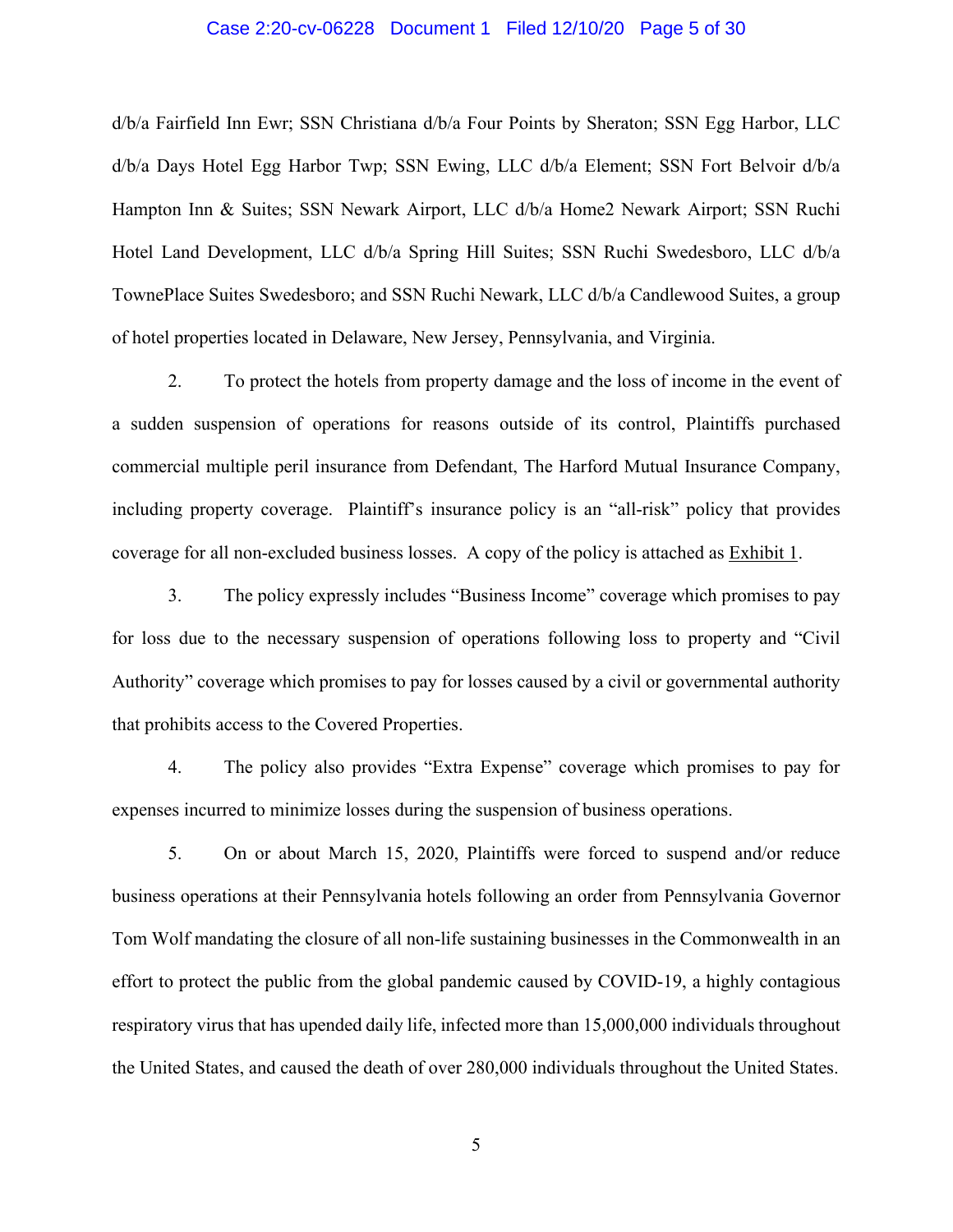### Case 2:20-cv-06228 Document 1 Filed 12/10/20 Page 6 of 30

6. On or about March 21, 2020, Plaintiffs were forced to suspend or reduce business operations at their New Jersey hotels following an order from New Jersey Governor Phil Murphy mandating the closure of all non-life sustaining businesses in the state in an effort to protect the public from the global pandemic caused by COVID-19, a highly contagious respiratory virus that has upended daily life, infected more than 15,000,000 people throughout the United States, and caused the death of over 280,000 individuals throughout the United States.

7. On or about March 24, 2020, Plaintiffs were forced to suspend or reduce business operations at their Delaware hotels following an order from Delaware Governor John Carney mandating the closure of all non-life sustaining businesses in the state in an effort to protect the public from the global pandemic caused by COVID-19, a highly contagious respiratory virus that has upended daily life, infected more than 15,000,000 people throughout the United States, and caused the deaths of over 280,000 individuals throughout the United States.

8. On or about March 30, 2020, Plaintiffs were forced to suspend or reduce business operations at their Virginia hotels following an order from Virginia Governor Ralph Northam mandating the closure of all non-life sustaining businesses in the state in an effort to protect the public from the global pandemic caused by COVID-19, a highly contagious respiratory virus that has upended daily life, infected more than 15,000,000 people throughout the United States, and caused the deaths of over 280,000 individuals throughout the United States.

9. Having faithfully paid the policy premiums, Plaintiffs made a claim for business interruption, civil authority and/or extra expense coverage to recoup substantial, ongoing financial losses directly attributed to a series of COVID-19 closure orders.

10. By letter dated May 29, 2020, Defendant wrongfully denied Plaintiffs' claim. The subject letter is attached at Exhibit 2.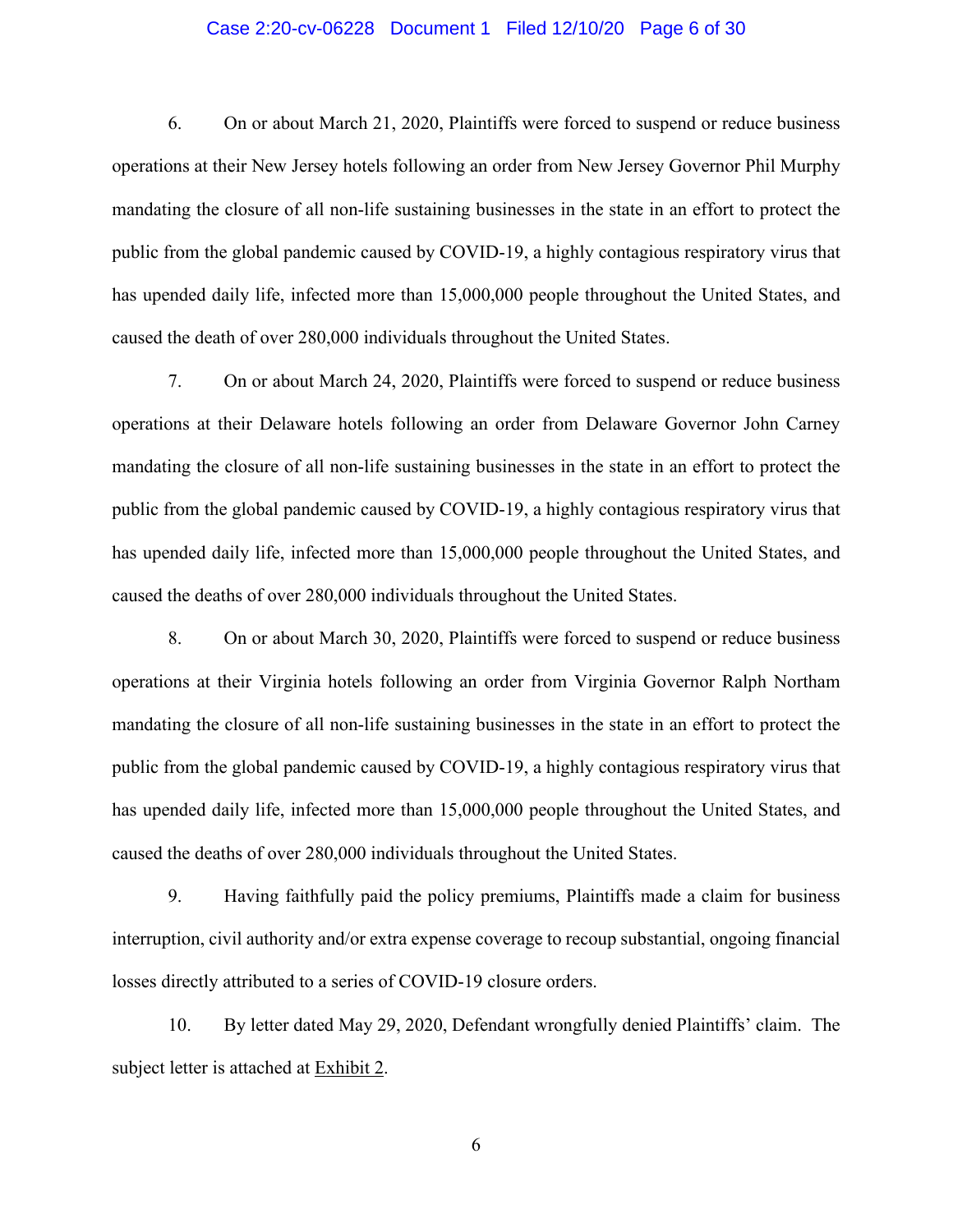#### Case 2:20-cv-06228 Document 1 Filed 12/10/20 Page 7 of 30

11. Through this action, Plaintiffs seek a declaratory judgment pursuant to 28 U.S.C. §2201 that the subject policy covers Plaintiffs' financial losses due to the physical loss or damage it has sustained, the limitations, restrictions and/or suspensions of its operations and state and/or local orders mandating the closure of or otherwise prohibiting access to its business during the COVID-19 pandemic. Plaintiffs further seek damages for breach of contract on the basis that Defendant's denial of coverage runs afoul of the plain language of the policy and/or the public policy of the Commonwealths of Pennsylvania and Virginia, and the states of New Jersey and Delaware.

#### **THE PARTIES**

12. Plaintiff, SSN Hotel Management, LLC, is a corporation organized and existing under the laws of Delaware with a physical address and/or principal place of business at 5159- 5161 W Woodmill Drive, Suite 15, Wilmington, Delaware 19808.

13. Plaintiff, SSN Voorhees, LLC d/b/a Holiday Inn Express, is a corporation organized and existing under the laws of New Jersey with a physical address and/or principal place of business at 121 Laurel Oak Rd, Voorhees, New Jersey 08043.

14. Plaintiff, SSN West Atlantic City, LLC d/b/a Comfort Inn West Atlantic Inn, is a corporation organized and existing under the laws of New Jersey with a physical address and/or principal place of business at 7079 E Black Horse Pike, Pleasantville, New Jersey 08232.

15. Plaintiff, Sahaj Anand Rehoboth Hospitality, LLC d/b/a American Inn, is a corporation organized and existing under the laws of Delaware with a physical address and/or principal place of business at 36012 Airport Road, Rehoboth Beach Delaware 19971.

16. Plaintiff, Shree Swami Narayan, LLC d/b/a Red Roof Inn and Suites is a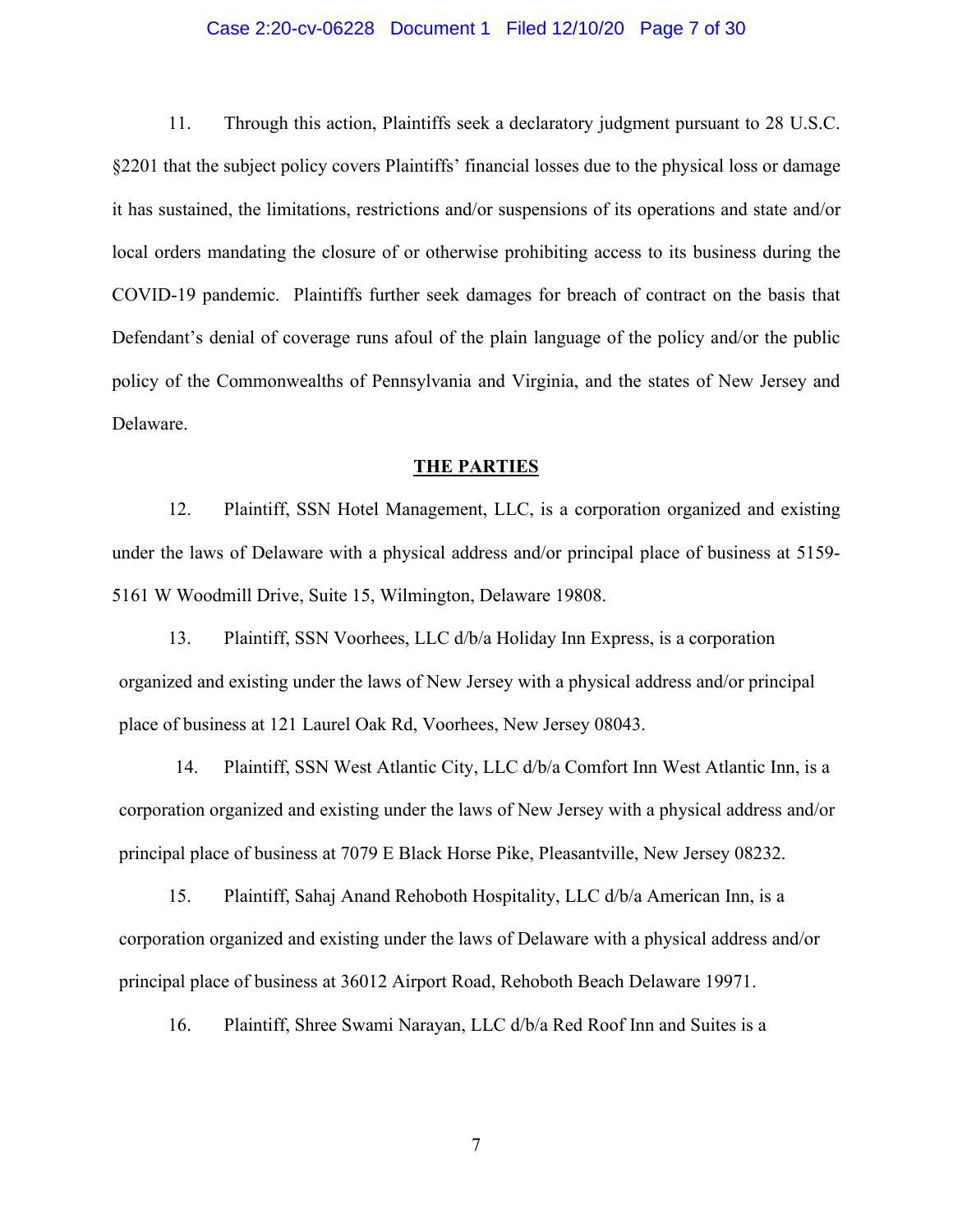#### Case 2:20-cv-06228 Document 1 Filed 12/10/20 Page 8 of 30

corporation organized and existing under the laws of Delaware with a physical address and/or principal place of business at 1119 South College Avenue, Newark, Delaware 19713.

17. Plaintiff, SSN Absecon, LLC d/b/a Days Inn Absecon, is a corporation organized and existing under the laws of New Jersey with a physical address and/or principal place of business at 405 E. Absecon Blvd., Absecon, New Jersey 08201.

18. Plaintiff, SSN Hershey, LLC d/b/a Inn Chocolate Avenue, is a corporation organized and existing under the laws of Pennsylvania with a physical address and/or principal place of business at Rt 422 & 1 Sipe Avenue, Hershey, Pennsylvania  $17033$ <sup>1</sup>

19. Plaintiff, SSN Williamsport, LLC d/b/a Red Roof Inn Williamsport, is a corporation organized and existing under the laws of Pennsylvania with a physical address and/or principal place of business at 234 Montgomery Pike US Highway 15, Williamsport, Pennsylvania 17702.

20. Plaintiff, Akshar Hospitality, LLC d/b/a Hampton Inn-Swedesboro, is a corporation organized and existing under the laws of New Jersey with a physical address and/or principal place of business at 2 Pureland Drive, Swedesboro, New Jersey 08085.

21. Plaintiff, Ghanshyam Hospitality, LLC d/b/a Hampton Inn Linden, is a corporation organized and existing under the laws of New Jersey with a physical address and/or principal place of business at 501 W. Edgar Road, Linden, New Jersey 07036.

22. Plaintiff, Nilkanth Hospitality, LLC d/b/a Home2 Hilton Kop, is a corporation organized and existing under the laws of Pennsylvania with a physical address and/or principal place of business at 550 Dekalb Pike, King of Prussia, Pennsylvania 19406.

<sup>&</sup>lt;sup>1</sup> SSN Hershey, LLC d/b/a Inn Chocolate Avenue hotel property is only a named insured under the 2020 policy, attached as Exhibit 3.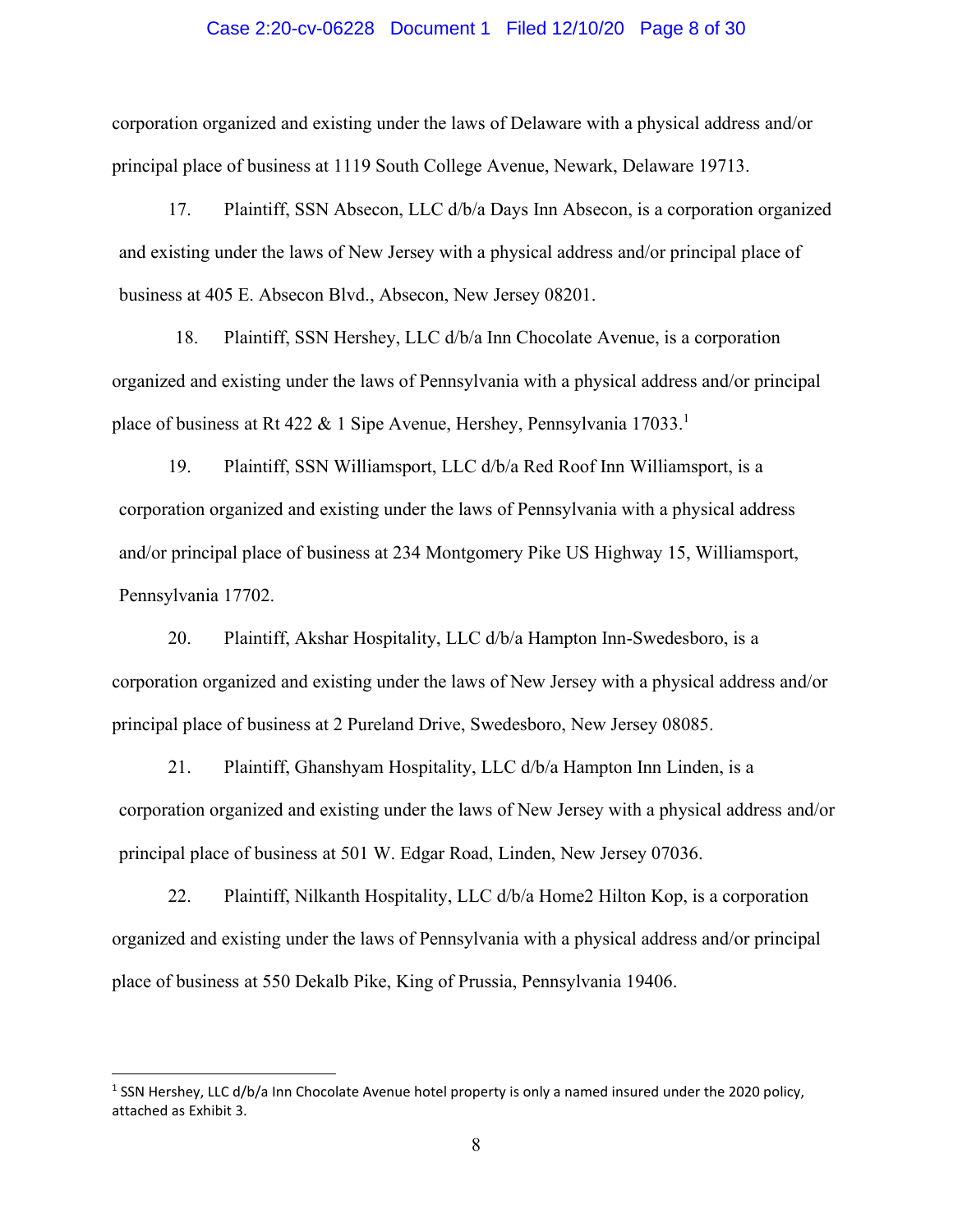### Case 2:20-cv-06228 Document 1 Filed 12/10/20 Page 9 of 30

23. Plaintiff, Sahaj Hospitality LLC, d/b/a Residence Inn Collegeville, is a corporation organized and existing under the laws of Pennsylvania with a physical address and/or principal place of business at 500 Campus Drive, Collegeville, Pennsylvania 19426.

24. Plaintiff, Shree Hospitality, LLC d/b/a Hampton Inn, is a corporation organized and existing under the laws of Pennsylvania with a physical address and/or principal place of business at 1582 Bee Line Highway, DuBois, Pennsylvania 15801.2

25. Plaintiff, Shriji Hospitality, LLC d/b/a Fairfield Inn Ewr, is a corporation organized and existing under the laws of New Jersey with a physical address and/or principal place of business at 618 Routes 1 & 9 South, Newark, New Jersey 07114.

26. Plaintiff, SSN Christiana d/b/a Four Points by Sheraton, is a corporation organized and existing under the laws of Delaware with a physical address and/or principal place of business at 56 S. Old Baltimore Pike, Newark, Delaware 19702.<sup>3</sup>

27. Plaintiff, SSN Egg Harbor, LLC d/b/a Days Hotel Egg Harbor Twp, is a corporation organized and existing under the laws of New Jersey with a physical address and/or principal place of business at 6708 Tilton Road, Egg Harbor Township New Jersey 08234.

28. Plaintiff, SSN Ewing, LLC d/b/a Element, is a corporation organized and existing under the laws of New Jersey with a physical address and/or principal place of business at 1000 Sam Weinroth Road, Ewing Township, New Jersey 08628.

<sup>&</sup>lt;sup>2</sup> Shree Hospitality, LLC d/b/a Hampton Inn hotel property is only a named insured under the 2019 policy, attached as Exhibit 1

<sup>&</sup>lt;sup>3</sup> SSN Christiana d/b/a Four Points by Sheraton hotel property is only a named insured under the 2020 policy, attached as Exhibit 3.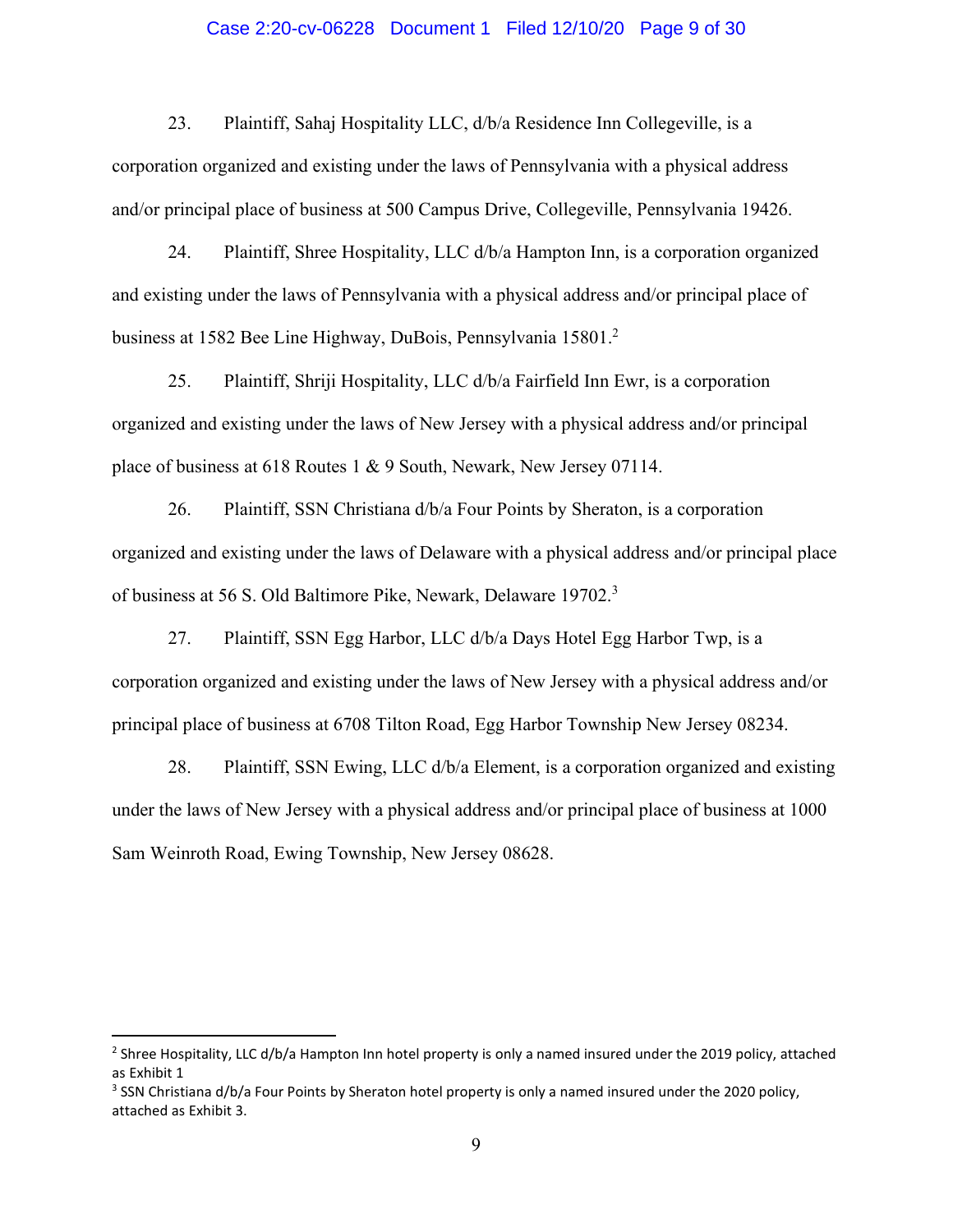#### Case 2:20-cv-06228 Document 1 Filed 12/10/20 Page 10 of 30

29. Plaintiff, SSN Fort Belvoir d/b/a Hampton Inn & Suites, is a corporation organized and existing under the laws of Virginia with a physical address and/or principal place of business at 8843 Richmond Highway, Alexandria, Virginia 22309.<sup>4</sup>

30. Plaintiff, SSN Newark Airport, LLC d/b/a Home2 Newark Airport, is a corporation organized and existing under the laws of New Jersey with a physical address and/or principal place of business at 620 US Highway 1 & 9 South, Newark, New Jersey.

31. Plaintiff, SSN Ruchi Hotel Land Development, LLC d/b/a Spring Hill Suites, is a corporation organized and existing under the laws of Pennsylvania with a physical address and/or principal place of business at 875 Mancill Mill Road, King of Prussia, Pennsylvania 19406.

32. Plaintiff, SSN Ruchi Swedesboro, LLC d/b/a TownePlace Suites Swedesboro, is a corporation organized and existing under the laws of New Jersey with a physical address and/or principal place of business at 3 Pureland Drive, Swedesboro, New Jersey 08085.

33. Plaintiff, SSN Ruchi Newark, LLC d/b/a Candlewood Suites, is a corporation organized and existing under the laws of New Jersey with a physical address and/or principal place of business at 1101 S College Avenue, Newark, Delaware 19713.

34. At all relevant times, Defendant, The Harford Mutual Insurance Company, a Maryland corporation, maintained a principal place of business at 200 N. Main Street, Bel Air Maryland 21014.

#### **JURISDICTION**

<sup>&</sup>lt;sup>4</sup> SSN Fort Belvoir d/b/a Hampton Inn & Suites hotel property is only a named insured under the 2020 policy, attached as Exhibit 3.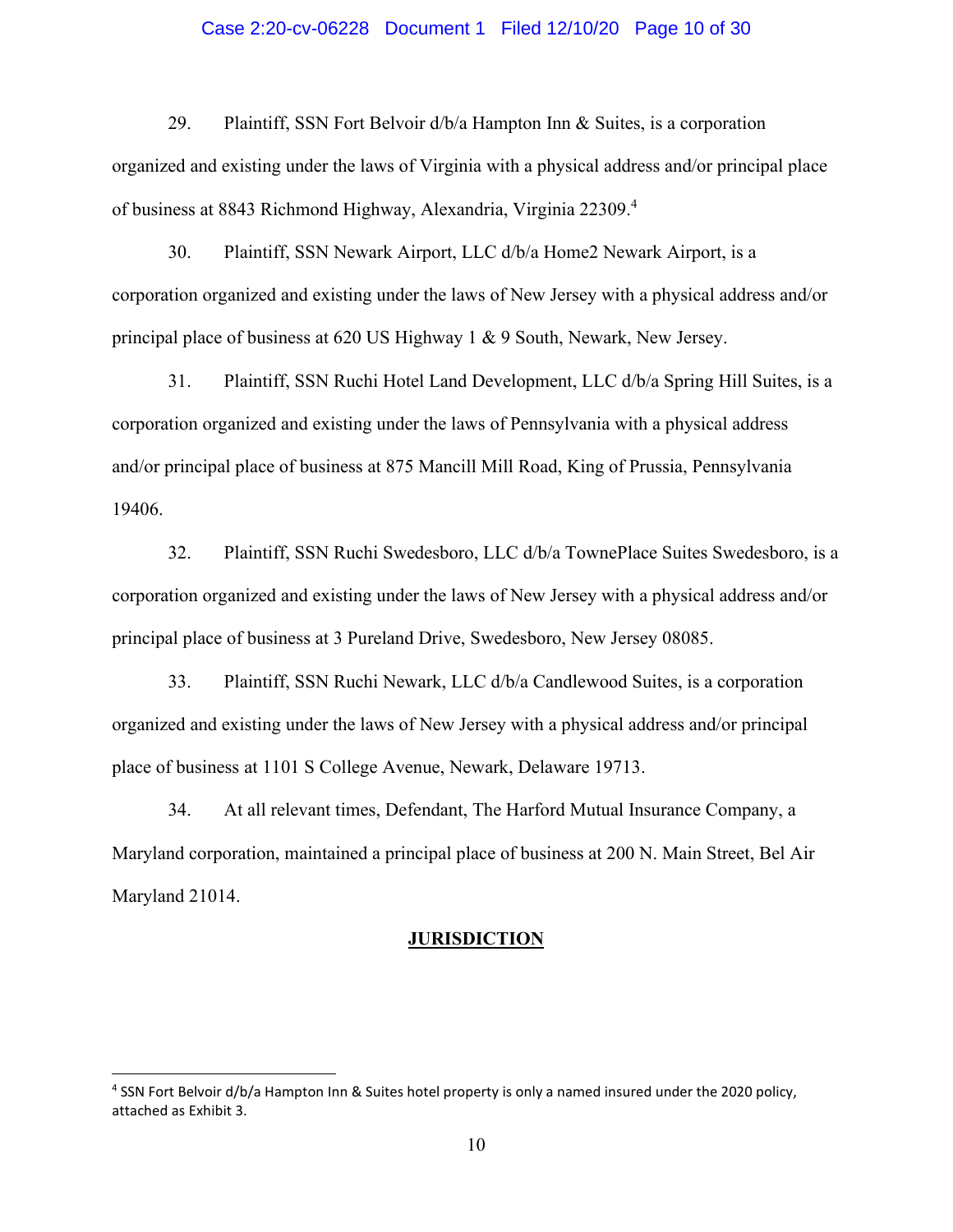### Case 2:20-cv-06228 Document 1 Filed 12/10/20 Page 11 of 30

35. This Court has subject matter jurisdiction over this action pursuant to 28 U.S.C. §1332 because a complete diversity of citizenship exists between Plaintiffs and Defendant and the amount in controversy is greater than \$75,000.

36. Plaintiffs are citizens of Delaware, New Jersey, Pennsylvania, and Virginia.

37. Defendant is a citizen of Maryland.

38. This Court has personal jurisdiction over Defendant because at all relevant times, Defendant engaged in substantial business activities in and derived substantial revenue from business activities within the Commonwealth of Pennsylvania, including soliciting, transacting and conducting insurance business (including the subject policy) and administering claims within the Commonwealth. Defendant has purposely availed themselves of the privilege of conducting business in this forum by maintaining continuous and systematic contacts with this forum.

39. Venue is proper in this District pursuant to 28 U.S.C. §1391(b)(2) because a substantial portion of the acts which gave rise to this lawsuit occurred in this District. Venue is also proper pursuant to 28 U.S.C. §1391(b)(3) because Defendant is subject to personal jurisdiction in this District.

#### **FACTUAL BACKGROUND**

#### **A) PLAINTIFF'S INSURANCE COVERAGE**

40. On or about May 1, 2019, Defendant entered into a contract of insurance with the Plaintiffs, whereby Plaintiffs agreed to make payments to Defendant in exchange for Defendant's promise to indemnify the Plaintiffs for losses, including, but not limited to, business income losses at their locations in Delaware, New Jersey, Pennsylvania, and Virginia (the "Covered Properties"), which are owned, managed, and/or controlled by the Plaintiffs. *See* Exhibit 1.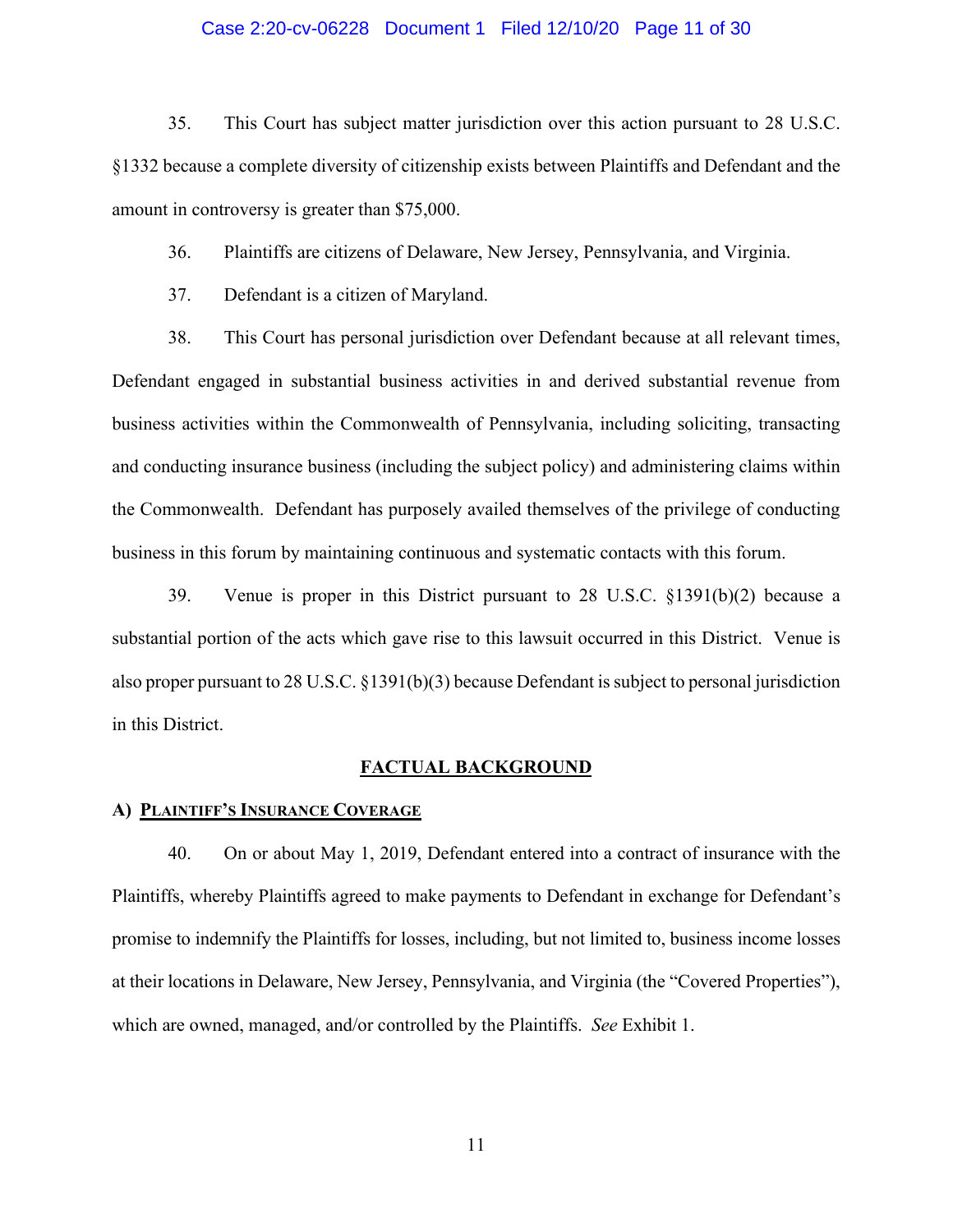#### Case 2:20-cv-06228 Document 1 Filed 12/10/20 Page 12 of 30

41. On or about May 1, 2020, Defendant entered into a contract of insurance with the Plaintiffs, whereby Plaintiffs agreed to make payments to Defendant in exchange for Defendants' promise to indemnify the Plaintiffs for losses, including, but not limited to, business income losses at their locations in Delaware, New Jersey, Pennsylvania, and Virginia (the "Covered Properties"), which are owned, managed, and/or controlled by the Plaintiffs. The 2020-2021 Policy has been attached hereto as Exhibit 3.5

42. The Covered Properties are insured under Policy number 9185956, issued by Defendant (hereinafter the "Policy").

43. Plaintiffs did not participate in the drafting or negotiation of the words used in the Policy.

44. As the insured, Plaintiffs had no leverage or bargaining power to alter or negotiate the terms of the Policy.

45. The Policy provides, (among other things), property, business personal property, business income and extra expense, civil authority coverage, and additional coverages.

46. Plaintiffs faithfully paid the policy premiums and reasonably expected that the business interruption, extra expense, and/or civil authority coverage provided by Defendant would protect against losses in the event of loss or damage to property, including in a pandemic, or that state and/or local officials ordered the closure of its business due to public safety concerns.

47. Defendant agreed to pay for the actual loss of Business Income "you sustain due to the necessary suspension of your operations…The suspension must be caused by 'direct physical loss of or direct physical damage' to property at premises which are described in the Declarations

<sup>&</sup>lt;sup>5</sup> When Plaintiffs first suffered their loss, the policy attached hereto as Exhibit 1 was in effect as its policy period was May 1, 2019 through May 1, 2020. Attached hereto as Exhibit 3 is the policy that is currently in effect from May 1, 2020 through May 1, 2021. The policy attached as Exhibit 3 was issued by the same Defendant and is the same in all material respects. The two policies will hereinafter be noted as "policy" throughout this Complaint.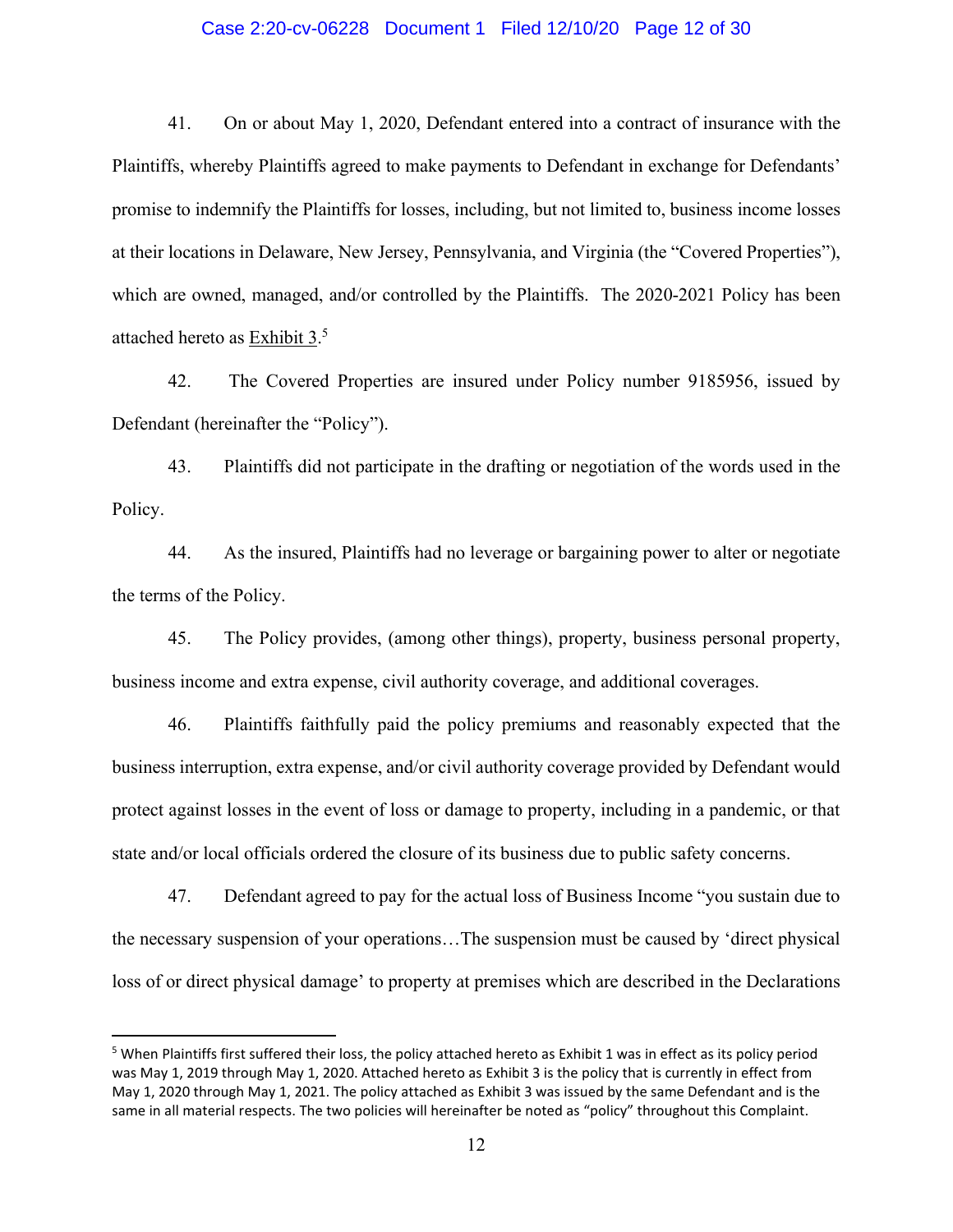### Case 2:20-cv-06228 Document 1 Filed 12/10/20 Page 13 of 30

and for which a Business Income Limit of Insurance is shown in the Declarations,..." Exh. 1, Section A. 2(b)., Business Income and Extra Expense Coverage Form, (p. 91 of pdf). Covered Cause of Loss means "direct physical loss unless the loss is excluded or limited in this policy." Exhibit 1, Section A, Causes of Loss - Special Form, (p. 106 of pdf).

48. "Business income" means net income (net profit or net loss) before income taxes that Plaintiff would have earned or incurred. Exh. 1, Business Income (and Extra Expense) Coverage Form Section A.1. a (p. 91 of pdf).

49. In the Business Income (and Extra Expense) Coverage Form, Defendant also agreed to pay necessary and reasonable Extra Expense that Plaintiff incurred due to the necessary interruption of its business operations during the "period of restoration" that the insureds would not have incurred if there had been no direct physical loss or direct physical damage to the Covered Property. Id.

50. "Business income" means net income (or loss) before tax that Plaintiff would have earned as well as continuing normal operating expenses incurred. *Id.*

51. In the Business Income (and Extra Expense) Coverage Form, Defendant also agreed to "pay for the actual loss of 'Business Income'" that Plaintiff sustains "and the actual, necessary Extra Expense caused by action of civil authority that prohibits access to the 'described premises' provided that access to the area immediately surrounding the damaged property is prohibited by civil authority as a result of the damage…and the action of civil authority is taken in response to dangerous physical condition… Exh. 1, Business Income (and Extra Expense) Coverage Form, A. 5. a. (p. 92 of pdf).

52. "Extra expense" includes expenses to avoid or minimize the suspension of business, continue operations, and to repair or replace property. *Id.*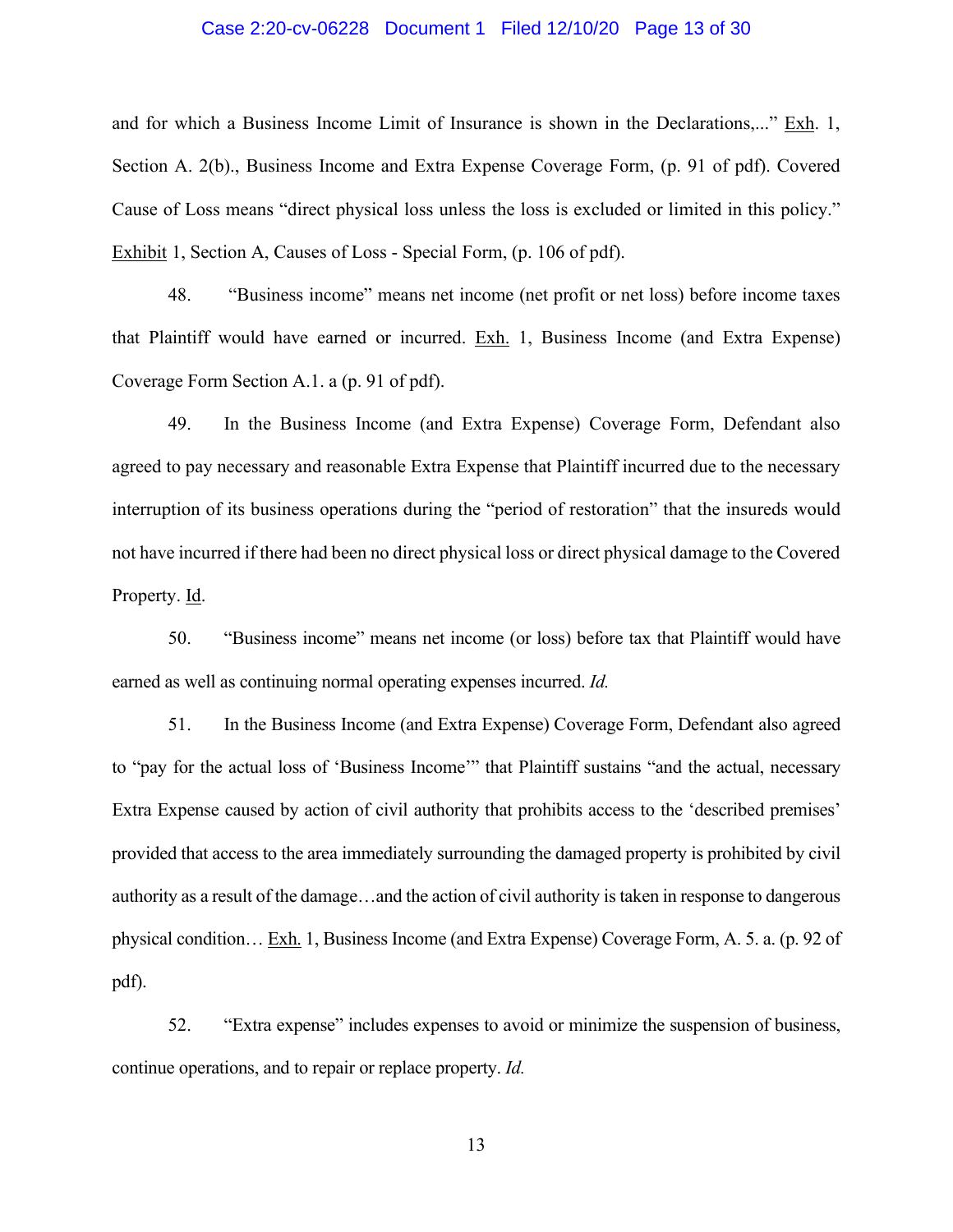### Case 2:20-cv-06228 Document 1 Filed 12/10/20 Page 14 of 30

53. Within the insurance industry and unknown to Plaintiff, the word "loss" and the word "damage" have customary usage more expansive than "loss" and "damage" as used in Defendant's denial letter and includes "contamination".

54. The words "loss" and/or "damage" are not defined in the policy, are used for different purposes within the policy, and have more than one potential meaning.

55. "Loss" and/or "damage" are not synonymous.

56. In this policy "damage" is used with the disjunctive "or" when paired with "loss" and therefore must have a different meaning than "loss".

57. The words "loss" and "damage" are ambiguous as used by Defendant.

58. The word "damage" should be interpreted to have its normal and ordinary meaning: physical harm that impairs the value, usefulness or normal function of something.<sup>6</sup>

59. The COVID-19 virus causes direct physical damage, as well as indirect nonphysical damage, as that word is commonly used.

60. The word "loss" should be interpreted to have its normal and ordinary meaning.

- 61. Loss has been defined as follows:
	- a. Loss is the fact of no longer having something or having less of it than before.<sup>7</sup>
	- b. Loss is the disadvantage you suffer when a valuable and useful thing is taken away.<sup>8</sup>
	- c. Decrease in amount, magnitude or degree.<sup>9</sup>
	- d. The amount of an insured's financial detriment by death or damage that the insurer is liable for  $10$

<sup>6</sup> https://www.lexico.com/definition/damage

<sup>7</sup> https://www.collinsdictionary.com/us/dictionary/english/loss

<sup>8</sup> https://www.collinsdictionary.com/us/dictionary/english/loss

<sup>9</sup> https://www.merriam-webster.com/dictionary/loss

<sup>10</sup> https://www.merriam-webster.com/dictionary/loss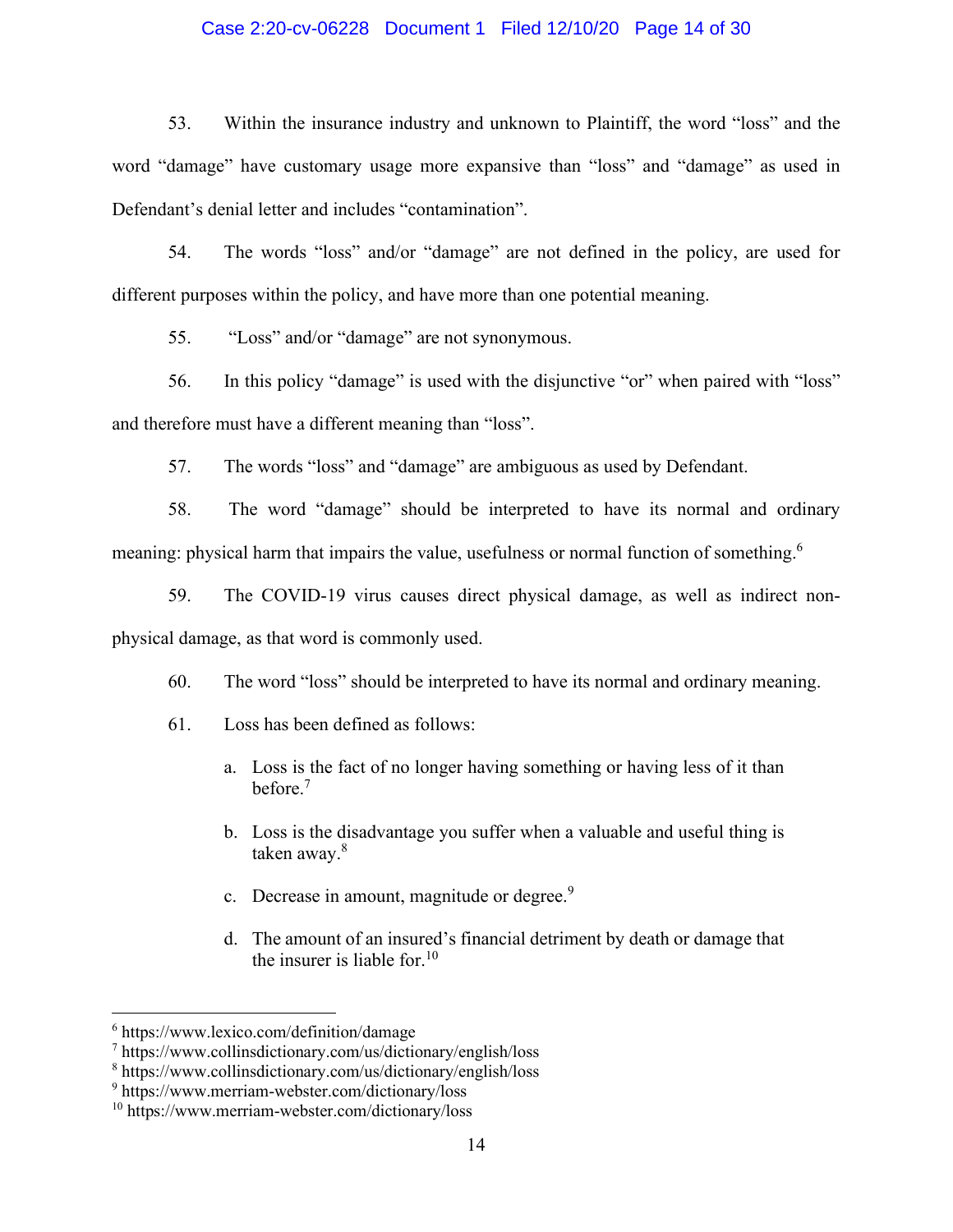#### Case 2:20-cv-06228 Document 1 Filed 12/10/20 Page 15 of 30

62. Loss, as that word is commonly used, need neither be direct nor physical.

63. The Business Income, Extra Expense and Civil Authority provisions of the Policy were triggered by damage and loss caused by COVID-19, the related closure orders issued by local, state and federal authorities, and Plaintiff's inability to use and/or restricted use of the Covered Property.

## **B) THE COVID-19 PANDEMIC**

64. On March 11, 2020, the World Health Organization officially declared COVID-19 a global pandemic.

65. COVID-19 is a cause of real physical loss and damage to Covered Property.

66. COVID-19 is a physical substance.

67. COVID-19 remains stable and transmittable in aerosols for up to three hours, up to 24 hours on cardboard and up to two to three days on plastic and stainless steel.<sup>11</sup>

68. The ability of the deadly virus to physically infect and remain on surfaces of objects or materials, i.e. "fomites," for up to twenty-eight (28) days has prompted health officials in countries like China, Italy, France and Spain to disinfect and fumigate public areas before reopening them.

69. To avoid the increased risk of contracting the virus in congregate environments, the U.S. Centers for Disease Control and Prevention ("CDC") has advised against gatherings of more than 10 people

70. As of the date of this filing, every state has enacted measures to mitigate the spread of COVID-19.

## **C) THE COVERED CAUSE OF LOSS**

<sup>11</sup> *See e.g.* <https://www.nih.gov/news-events/news-releases/new-coronavirus-stable-hours-surfaces>(last accessed May 23, 2020).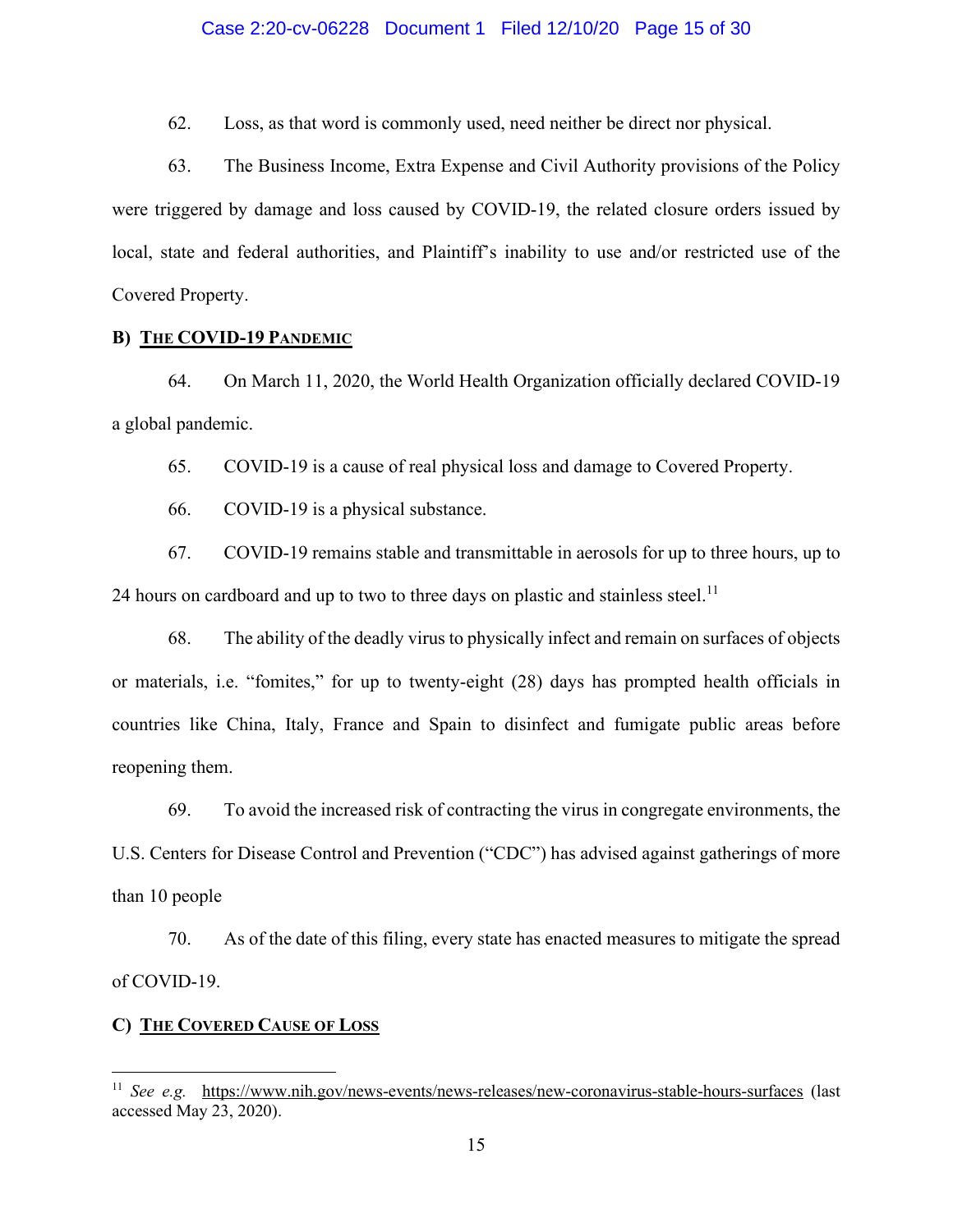## **1) Physical Loss**

71. Plaintiffs suffered direct physical loss of or damage to the Covered Properties.

72. The direct physical loss of or damage to the Covered Properties was the result of a Covered Cause of Loss.

73. Losses due to the COVID-19 pandemic are a Covered Cause of Loss under the Policy.

74. The presence of virus or disease can constitute physical damage to property, as the insurance industry has recognized since at least 2006. When preparing so-called "virus" exclusions to be placed in some policies, but not others, the insurance industry drafting arm, Insurance Services Office, Inc. ("ISO"), circulated a statement to state insurance regulators that stated as follows:

> Disease-causing agents may render a product impure (change its quality or substance), or enable the spread of disease by their presence on interior building surfaces or the surfaces of personal property. When disease-causing viral or bacterial contamination occurs, potential claims involve the cost of replacement of property (for example, the milk), cost of decontamination (for example, interior building surfaces), and business interruption (time element) losses. Although building and personal property could arguably become contaminated (often temporarily) by such viruses and bacteria, the nature of the property itself would have a bearing on whether there is actual property damage.

75. The COVID-19 pandemic caused direct physical loss of or direct physical damage

to the Covered Properties under the Policy.

76. The risk of COVID-19 entering the Covered Property and contaminating the surfaces is direct physical loss of and damage to the Covered Property.

77. The COVID-19 pandemic renders the Covered Properties unsafe, uninhabitable,

damaged, or otherwise unfit for its intended use, which constitutes direct physical loss.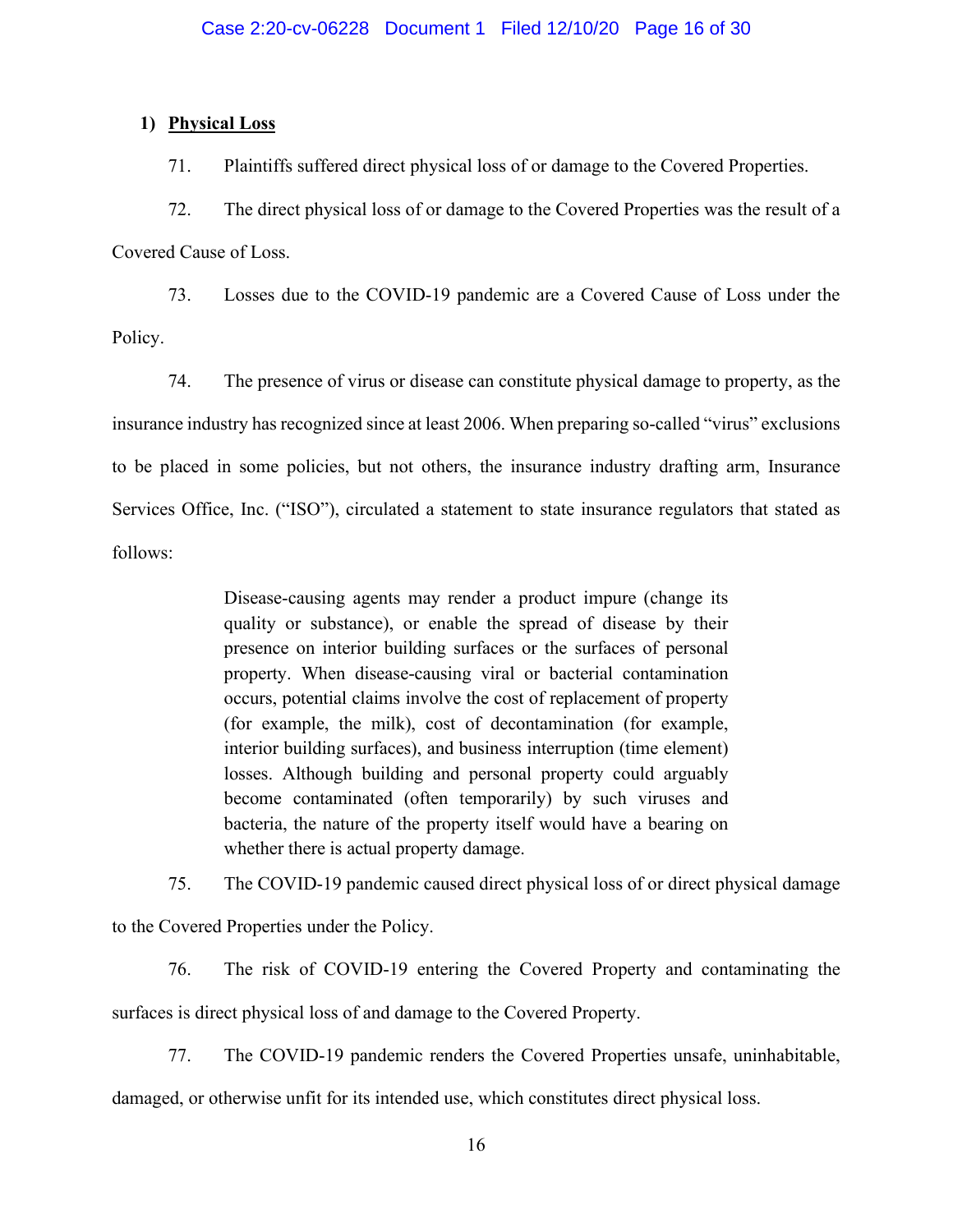#### Case 2:20-cv-06228 Document 1 Filed 12/10/20 Page 17 of 30

78. The COVID-19 pandemic caused direct physical loss of or damage to the property within one mile of the Covered Property.

79. Plaintiff's loss of use of the Covered Property constitutes direct physical loss.

80. Plaintiff's restriction of use of the Covered Property constitutes direct physical loss.

81. The "COVID-19 Effect" also produces physical loss of and damage to the property.

82. Social anxiety over public health and society's change in perception that indoor establishments are unsafe due to COVID-19 creates "physical loss and damage" for purposes of commercial property coverage.

83. The public's and customers' change in perception is the functional equivalent of damage of a material nature or an alteration in physical composition.

84. Plaintiff's business income loss coverage within the Policy was triggered.

#### **2) Civil Authority Orders**

85. The presence of COVID-19 has prompted civil authorities throughout the country to issue orders mandating the suspension of non-essential businesses across a wide range of industries, including civil authorities with jurisdiction over Plaintiff's business.

86. On March 6, 2020, Pennsylvania Governor Tom Wolf signed an emergency disaster declaration triggering a public health state of emergency in the Commonwealth due to COVID-19. *See* the Declaration attached as Exhibit 4.

87. On March 19, 2020, Governor Wolf issued an Order requiring all non-life sustaining businesses in the Commonwealth to cease operations and close all physical locations until further notice. Life-sustaining businesses that were permitted to remain open were required to follow "social distancing practices and other mitigation measures defined by the Centers for Disease Control." *See* the Order attached as Exhibit 5.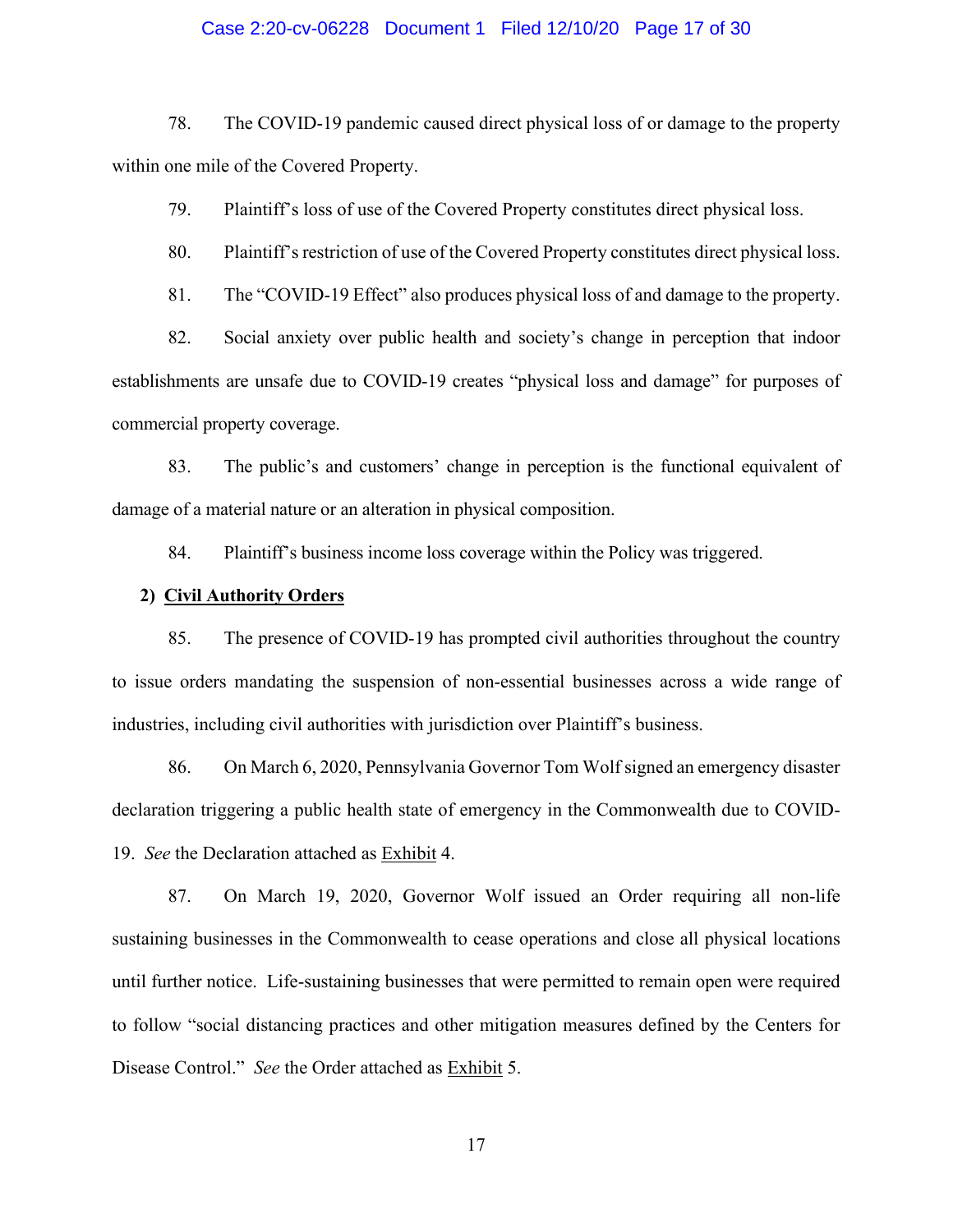### Case 2:20-cv-06228 Document 1 Filed 12/10/20 Page 18 of 30

88. On March 23, 2020, Governor Wolf issued a Stay-at-Home Order for residents of Philadelphia, Allegheny, Bucks, Chester, Delaware, Monroe and Montgomery Counties. *See* the Order attached as Exhibit 6.

89. On April 1, 2020, Governor Wolf extended the Stay-at-Home Order to the entire Commonwealth of Pennsylvania. *See* the Order attached as Exhibit 7.

90. On March 12, 2020, Virginia Governor Ralph S. Northam signed Executive Order 51 declaring a disaster emergency in the State of Virginia due to COVID-19. *See*, the Executive Order attached as Exhibit 8.

91. On March 23, 2020, Governor Northam signed Executive Order 53 requiring all non-essential businesses to utilize any telecommuting or work from home procedures and to reduce the in-person workforce at any work locations to 10% of the business establishment. See, the Executive Order attached at Exhibit 9.

92. On March 30, 2020, Governor Northam issued a Stay-at-Home Order for all residents of the Commonwealth of Virginia. *See* the Order attached as Exhibit 10.

93. On March 9, 2020, New Jersey Governor Phil Murphy issued Executive Order No. 103, declaring a State of Emergency in New Jersey as a result of COVID-19. Order 103 attached as Exhibit 11.

94. On March 16, 2020, Governor Murphy issued Executive Order No. 104, declaring it "necessary to limit the unnecessary movement of individuals in and around their communities and person-to-person interactions." Order 104 attached as Exhibit 12.

95. On March 21, 2020, Governor Murphy issued a Stay-at-Home Order for all residents of the State of New Jersey. *See* the Order attached as Exhibit 13.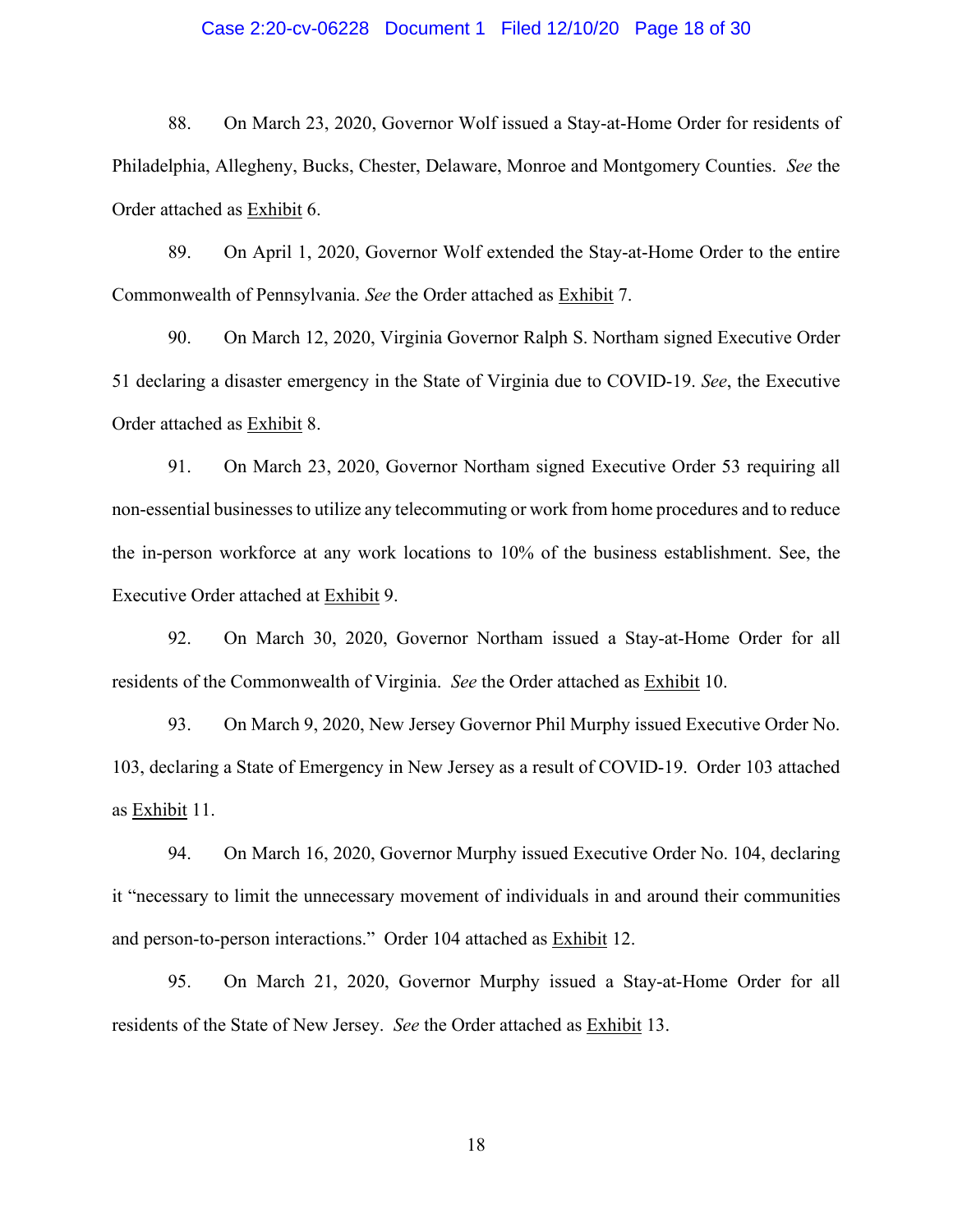#### Case 2:20-cv-06228 Document 1 Filed 12/10/20 Page 19 of 30

96. On March 12, 2020, Delaware Governor John Carney signed an Executive Order declaring a disaster emergency in the State of Delaware due to COVID-19. *See* the Order attached as Exhibit 14.

97. On March 16, 2020, Governor Carney issued Executive Order, recommending "halt gatherings of 50 people or more" Order attached as Exhibit 15.

98. On March 22, 2020, Governor Carney issued a Stay-at-Home Order for all residents of the State of Delaware. *See* the Order attached as Exhibit 16.

99. These Orders and proclamations, as they relate to the closure of all "non-essential businesses" evidence an awareness on the part of both state and local governments that COVID-19 causes damage to property. This is particularly true in places such as Plaintiff's business where the requisite contact and interaction causes a heightened risk of the property becoming contaminated by COVID-19.

100. Plaintiffs' business income loss was triggered with each restrictive civil authority action and/or publication of a restrictive civil authority order which prohibited or limited access to the Covered Properties.

101. COVID-19 caused direct physical loss of or damage to property in the area immediately surrounding and within one mile of the Covered Premises.

102. COVID-19 rendered property within one mile of the Covered Property unsafe, uninhabitable, damaged, and/or otherwise unfit for its intended use.

103. The Civil Authority Orders were implemented to prevent the spread of COVID-19 by prohibiting and/or limiting people from entering the Covered Property because of (a) actual and immediate risk of loss and damage to the Property and other property in the immediate vicinity;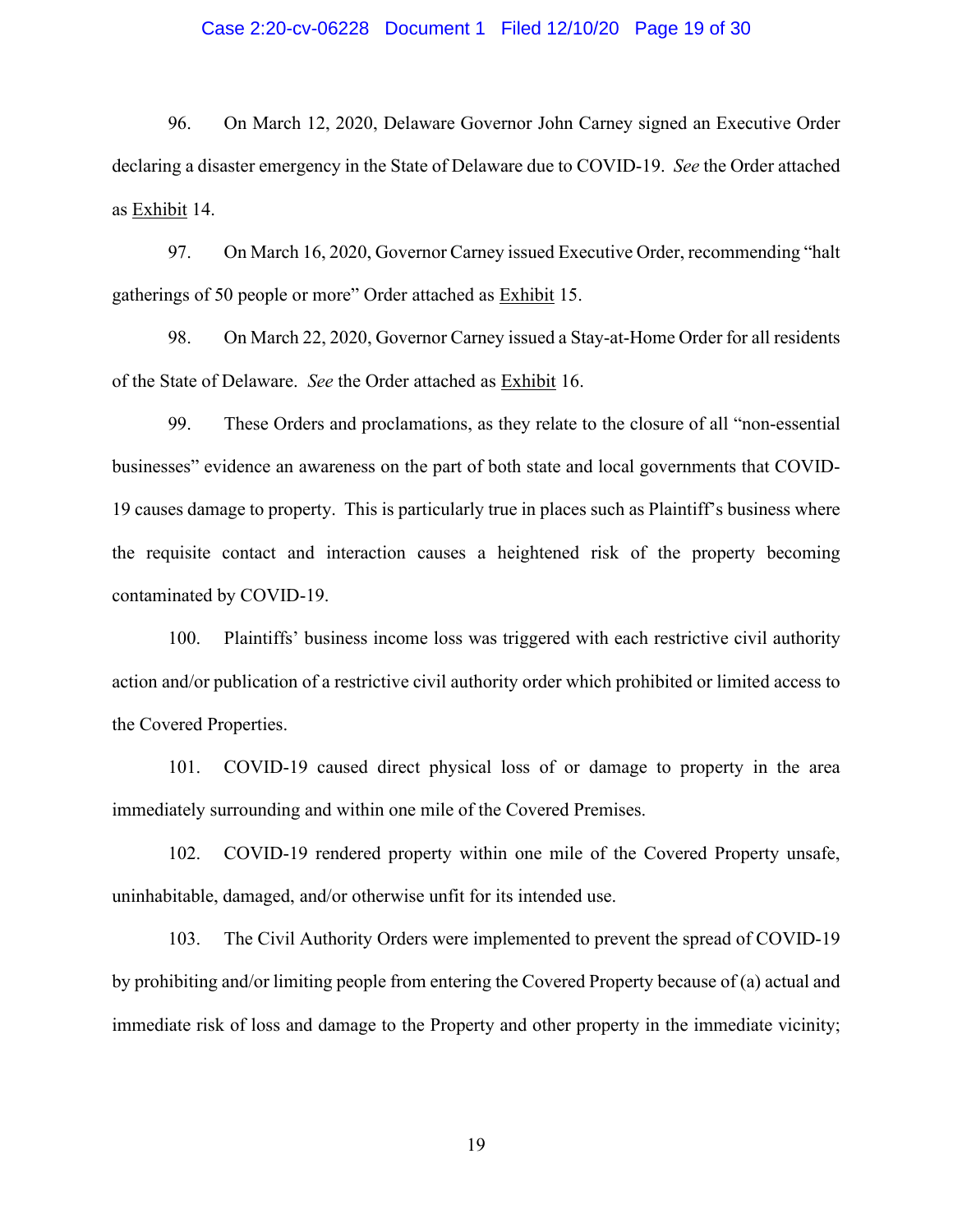#### Case 2:20-cv-06228 Document 1 Filed 12/10/20 Page 20 of 30

(b) characteristics of the Covered Property; and (c) the high probability that further contamination and damage would occur if access to the Property was not limited.

104. Further, Plaintiffs' Covered Properties suffered "direct physical loss or direct physical damage" due to these Governors' orders (and other local governmental orders) mandating that Plaintiffs limit their primary use of the Covered Properties. The Governors' Orders, in and of themselves, constitute a Covered Cause of Loss within the meaning of the Policy.

#### **D) IMPACT ON PLAINTIFF**

105. On or about March 15, as a direct result of the COVID-19 pandemic and closure Orders referenced herein, Plaintiff was forced to severely limit and restrict the activities of their Pennsylvania, New Jersey, Delaware and Virginia properties.

106. Because people - employees, guests, and others - frequent all areas of Plaintiffs' properties, the Covered Properties are contaminated and would continue to be contaminated if the business continued to operate at full capacity.

107. Because business is conducted in an enclosed building, the Covered Properties are contamination zones and sustained physical loss and damage, as respiratory droplets are more likely to remain in the air or infect surfaces within the Covered Properties for far longer or with significantly increased frequency as compared to facilities with open-air ventilation.

108. Plaintiffs' business is also highly susceptible to rapid person-to-property transmission of the virus, and vice-versa, because the activities of the employees and the users require them to interact in close proximity to the property and to one another.

109. The virus is physically impacting the Covered Properties. Any effort by the Defendant to deny the reality that the virus has caused physical loss and damage would constitute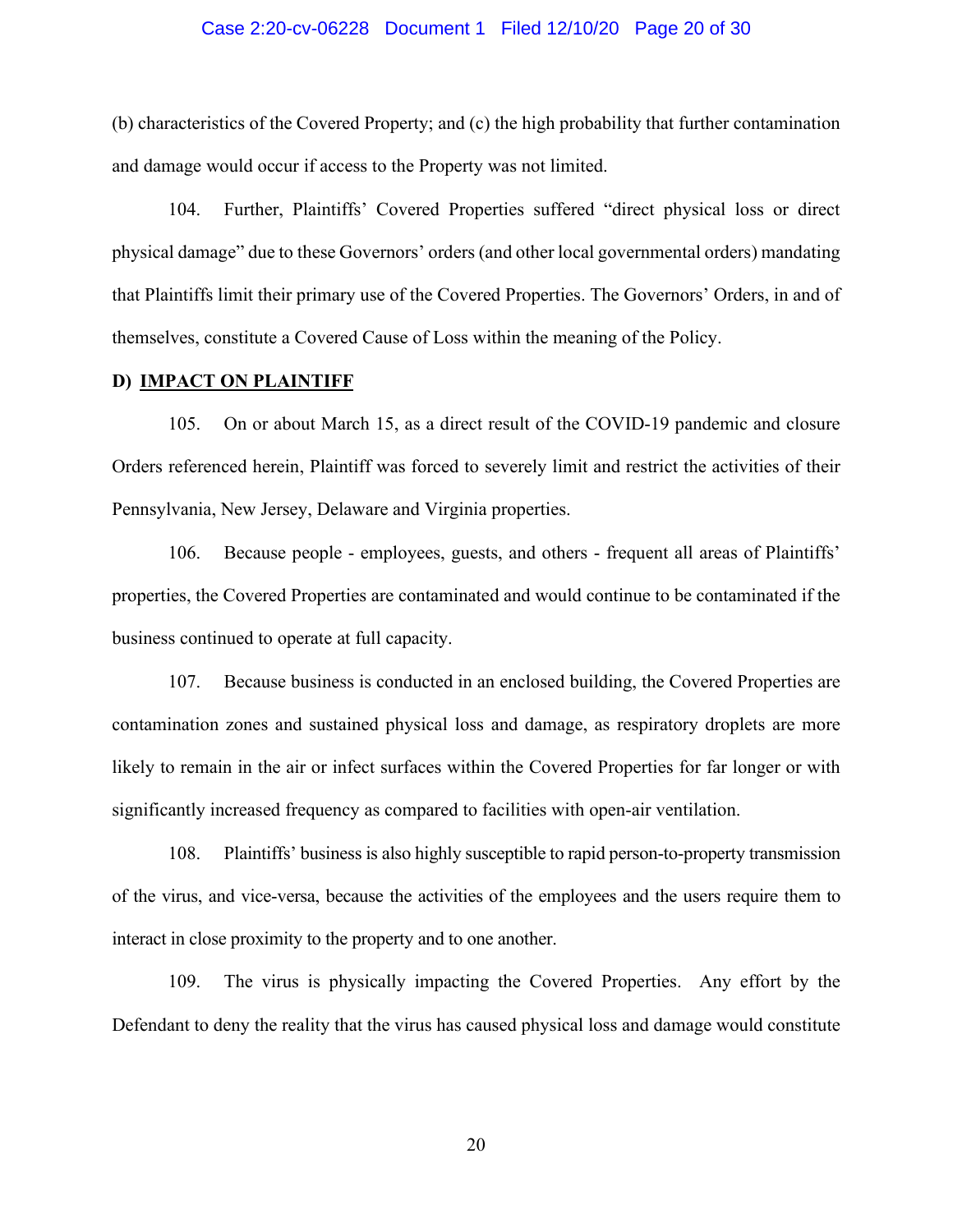#### Case 2:20-cv-06228 Document 1 Filed 12/10/20 Page 21 of 30

a false and potentially fraudulent misrepresentation that could endanger the Plaintiff and the public.

110. As a direct result of the COVID-19 pandemic and the Closure Orders, Plaintiffs have incurred, and continue to incur, among other things, direct physical loss of or damage to property, a substantial loss of business income and additional expenses covered under the Policy.

111. The covered losses incurred by Plaintiffs and owed under the Policy increase daily.

112. Plaintiffs submitted a claim to Defendant under the Policy due to the presence of COVID-19 and the closure orders described herein.

113. On May 29, 2020, Defendant wrongfully denied Plaintiff's claim. Exh. 2.

114. A declaratory judgment that the Policy provides coverage will ensure that Plaintiffs' reasonable expectations of coverage are met and prevent Plaintiffs from being left without vital coverage acquired to ensure the survival of the business.

115. A declaratory judgment that the Policy provides coverage will also further the public policy of this Commonwealth.

### **E) THE VIRUS EXLUSION**

116. The Policy contains a coverage exclusion for "loss or damage caused by or resulting from any virus, bacterium or other microorganism" (Form CP 01 40 07 06) (the "Virus Exclusion").

117. The Virus Exclusion does not preclude coverage for Plaintiff's claim under the Policy.

118. To the extent that the governmental orders, in and of themselves, constitute direct physical loss of or damage to Plaintiff's Covered Properties, and/or preclusion of access to the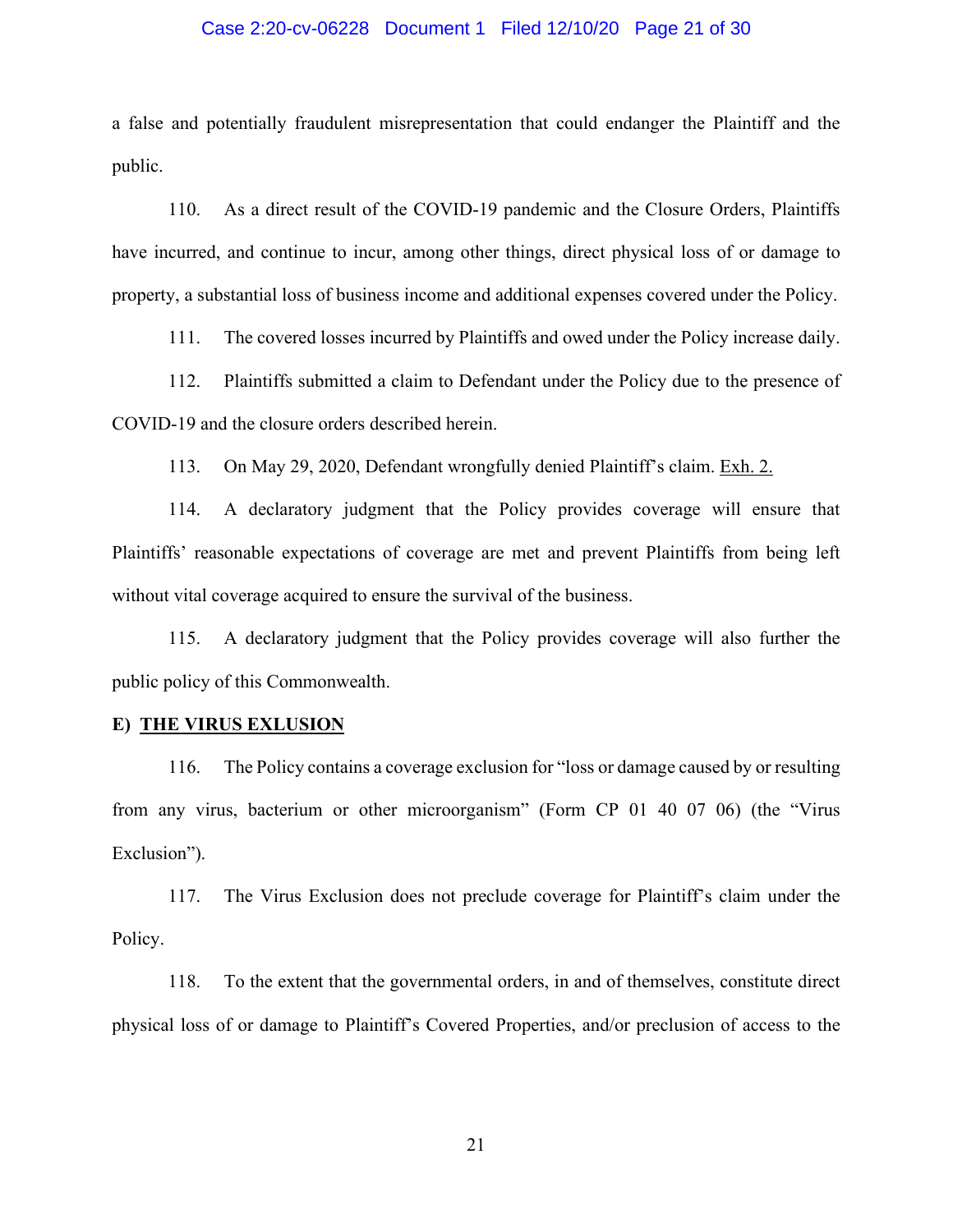#### Case 2:20-cv-06228 Document 1 Filed 12/10/20 Page 22 of 30

Covered Properties because of a Civil Authority order related to damage to nearby properties, the Virus Exclusion simply does not apply.

119. Even if it were applicable, the Virus Exclusion does not exclude payment of expenses. By its very terms, the Virus Exclusion in the policy only applies to "loss or damage" and not expenses.

120. The Business Income, Civil Authority, and Extra Expense coverage forms specifically refer to recovery under the policy for "expenses" as distinct from loss of income.

121. Because the Virus Exclusion only excludes coverage for "loss or damage" and does not exclude coverage for "expense", the exclusion does not apply to the expenses incurred and covered under the policy due to the suspension of operations related to both the damage caused by the presence of the virus or the suspension of operations caused by the civil authority orders.

122. The insurance industry, through the ISO, and including Defendant, understood that the presence of a virus caused damage to property which would trigger coverage under the business income or Civil Authority coverage forms.

123. Nevertheless, through the ISO, the industry represented to the Insurance Department that there was no coverage for damage caused by viruses under the ISO policies, and therefore, the virus exclusion did not change the policy or reduce coverage. No premium reduction was associated with the addition of the virus exclusion.

124. Plaintiffs did not negotiate for the inclusion of the Virus Exclusion.

125. Plaintiffs did not receive any premium reduction for the inclusion of the Virus Exclusion.

126. Plaintiffs did not receive any benefit or consideration for the inclusion of the Virus Exclusion.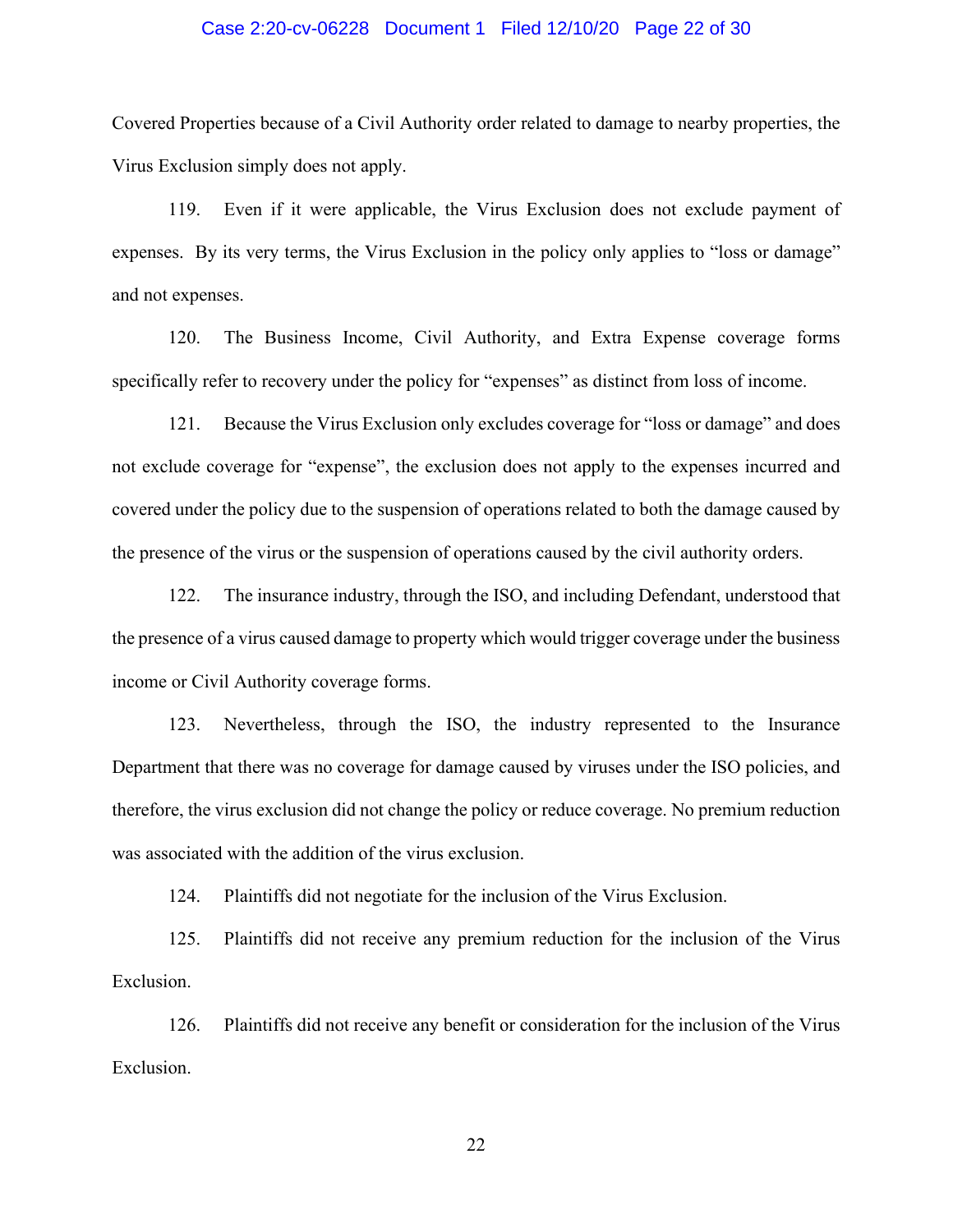#### Case 2:20-cv-06228 Document 1 Filed 12/10/20 Page 23 of 30

127. Plaintiffs did not receive the benefit of any bargain related to the Virus Exclusion.

128. Defendant received the unilateral benefit of excluding coverage for a risk while also receiving the same or even greater premium for the lesser coverage.

129. A business and/or property owner who was even aware of the virus exclusion would conclude that the exclusion related to liability claims against the insured for transmitting the virus, not property damage claims.

130. Defendant should be estopped from enforcing the Virus Exclusion, on principles of regulatory estoppel, as well as general public policy.

131. In 2006, two insurance industry trade groups, Insurance Services Office, Inc. ("ISO") and the American Association of Insurance Services ("AAIS"), represented hundreds of insurers in a national effort to seek approval from state insurance regulators for the adoption of the Virus Exclusion.

132. In their filings with the various state regulators, on behalf of the insurers, ISO and AAIS represented that the adoption of the Virus Exclusion was only meant to "clarify" that coverage for "disease-causing agents" has never been in effect, and was never intended to be included, in the property policies.

133. Specifically, in its "ISO Circular" dated July 6, 2006 and entitled "New Endorsements Filed to Address Exclusion of Loss Due to Virus or Bacteria," ISO represented to the state regulatory bodies that:

> While property policies have not been a source of recovery for losses involving contamination by disease-causing agents, the specter of pandemic or hitherto unorthodox transmission of infectious material raises the concern that insurers employing such policies may face claims in which there are efforts to expand coverage to create sources of recovery for such losses, contrary to policy intent.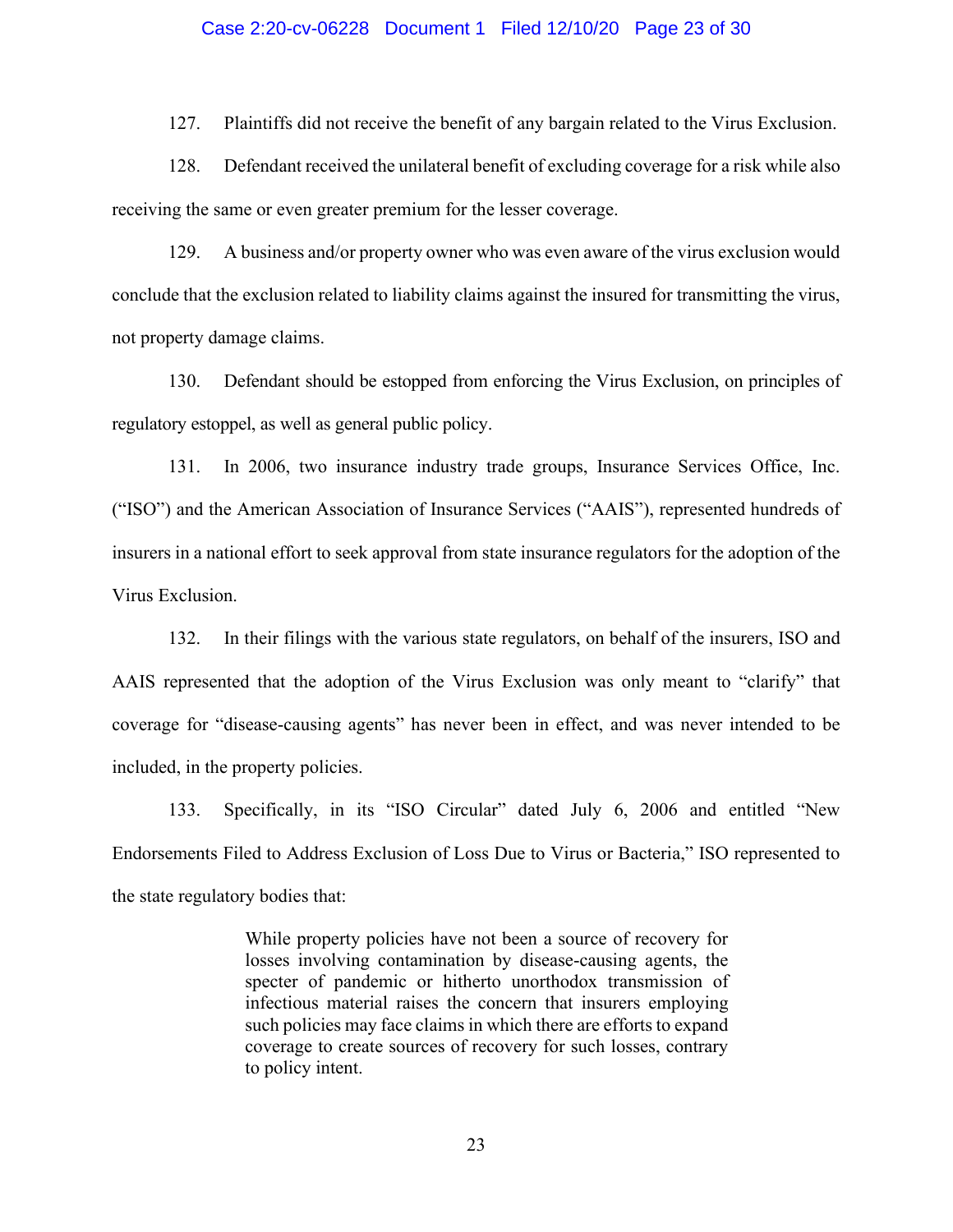#### Case 2:20-cv-06228 Document 1 Filed 12/10/20 Page 24 of 30

134. Similarly, AAIS, in its "Filing Memorandum" in support of the Virus Exclusion, represented:

> Property policies have not been, nor were they intended to be, a source of recovery for loss, cost or expense caused by diseasecausing agents. With the possibility of a pandemic, there is concern that claims may result in efforts to expand coverage to create recovery for loss where no coverage was originally intended . . .

> This endorsement clarifies that loss, cost, or expense caused by, resulting from, or relating to any virus, bacterium, or other microorganism that causes disease, illness, or physical distress or that is capable of causing disease, illness, or physical distress is excluded…

135. The foregoing representations made by the insurance industry were false.

136. By 2006, the time of the state applications to approve the Virus Exclusion, courts had repeatedly found that property insurance policies covered claims involving disease-causing agents, and had held on numerous occasions that any condition making it impossible to use property for its intended use constituted "physical loss or damage to such property."

137. Upon information and belief, the insurance department relied on the industry's and Defendant's representation when the department approved the Virus Exclusion for inclusion in standard comprehensive policies without a reduction in premiums to balance a reduction in coverage.

138. The foregoing assertions by the insurance industry (including Defendant), made to obtain regulatory approval of the Virus Exclusion, were misrepresentations and for this reason, among other public policy concerns, Defendant should now be estopped from enforcing the Virus Exclusion to avoid coverage of claims related to the COVID-19 pandemic.

139. In securing approval for the adoption of the Virus Exclusion by misrepresenting to the state regulators that the Virus Exclusion would not change the scope of coverage, Defendant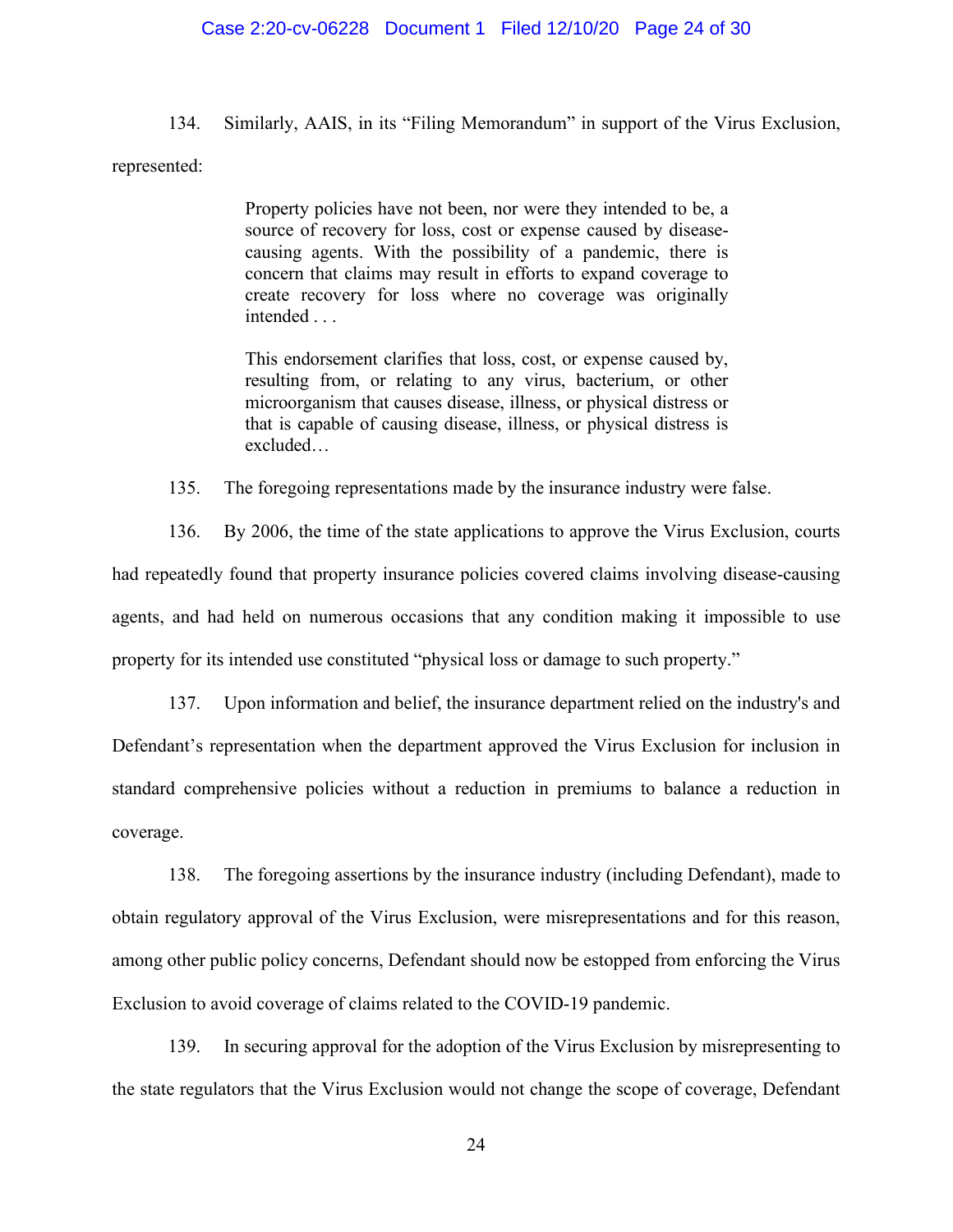### Case 2:20-cv-06228 Document 1 Filed 12/10/20 Page 25 of 30

effectively narrowed the scope of the insuring agreement without a commensurate reduction in premiums charged.

140. Defendant's Form Virus Exclusion is essentially the same exclusion as the exclusion promoted by ISO and AAIS.

141. Under the doctrine of regulatory estoppel, the Court should not permit Defendant to benefit from this type of duplicitous conduct before the state regulators.

142. Upon information and belief, Defendant has denied, or will deny, all claims for coverage under their "all-risk" property damage policies issued by Defendant.

143. Defendant's denial of lost business income claims left Plaintiff and similarly situated business without vital coverage acquired to ensure the survival of their business during the suspension of operations.

144. Meanwhile, Defendant receives the benefit of an exclusion for which Plaintiffs and similarly situated insureds received no bargain, reduction of premiums or any benefit whatsoever

## **CAUSES OF ACTION**

## **COUNT I DECLARATORY RELIEF**

145. Plaintiffs incorporate by reference the preceding paragraphs as if fully set forth herein.

146. The Declaratory Judgment Act, 28 U.S.C. § 2201(a), provides that in "a case of actual controversy within its jurisdiction . . . any court of the United States . . . may declare the rights and other legal relations of any interested party seeking such declaration, whether or not further relief is or could be sought." 28 U.S.C. § 2201(a).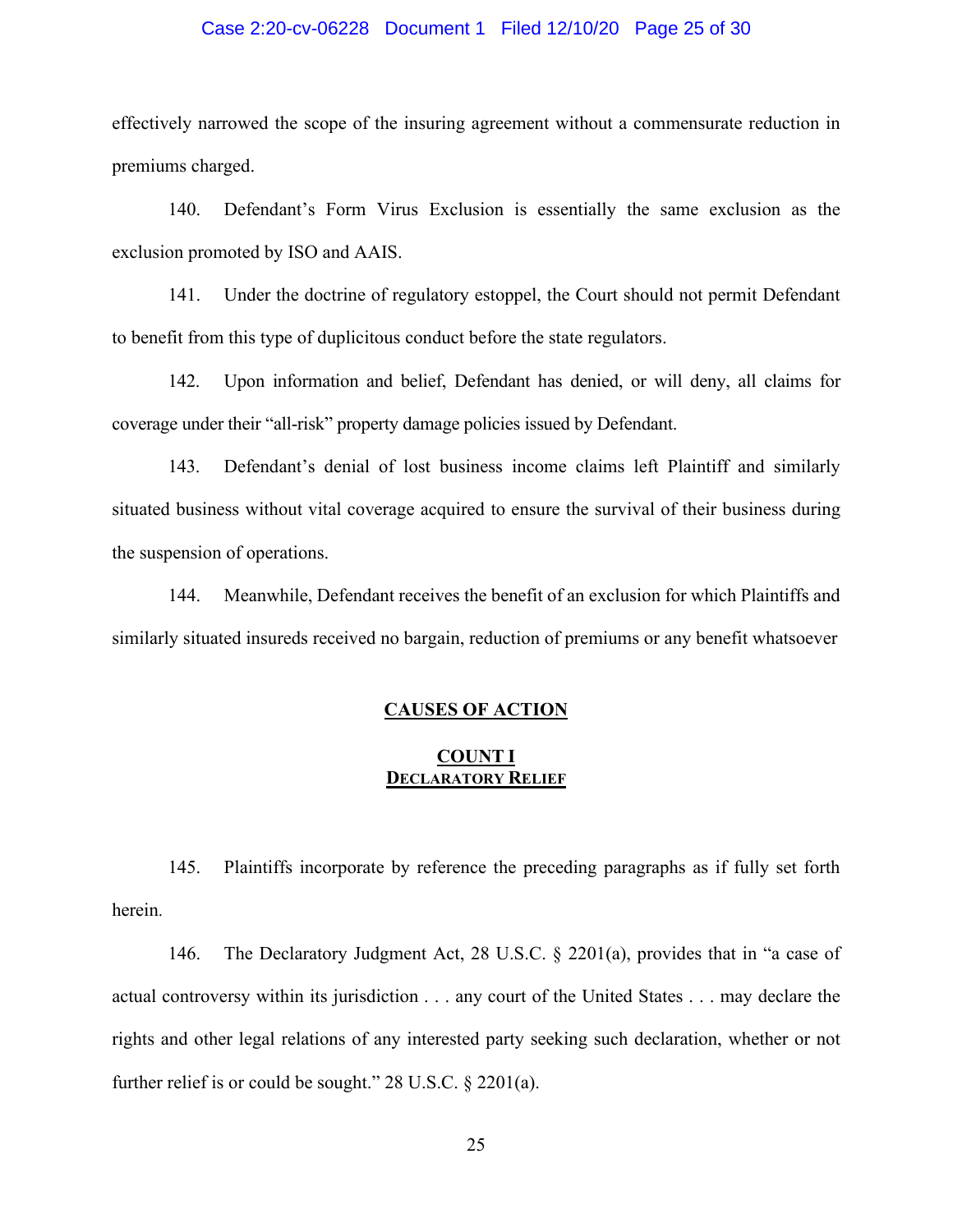### Case 2:20-cv-06228 Document 1 Filed 12/10/20 Page 26 of 30

147. Declaratory relief is intended to minimize "the danger of avoidable loss and unnecessary accrual of damages." 10B Charles Alan Wright, Arthur R. Miller & Mary Kay Kane, *Federal Practice and Procedure* § 2751 (3d ed. 1998).

148. Plaintiffs request a Declaratory Judgment to affirm that the Policy provides business income coverage because of losses attributable to civil authority actions, and because the denial violates public policy.

149. Plaintiffs' interest in the Policy and the declaratory relief sought is direct, substantial, quantifiable, and immediate.

150. An actual controversy has arisen between Plaintiffs and Defendant as to the rights, duties, responsibilities and obligations of the parties under the Policy to reimburse Plaintiffs for its business income loss. Plaintiffs contends and, upon information and belief, Defendant disputes and denies that:

- a. The closure Orders described herein constitute a prohibition of access to the Covered Properties;
- b. The prohibition of access by the closure Orders described herein has specifically prohibited access as defined in the Policy;
- c. The closure Orders described herein trigger coverage;
- d. Plaintiff sustained direct physical loss of or damage to the Covered Properties under the Policy;
- e. The Policy provides coverage to Plaintiffs for any current and future closures due to physical loss or damage directly or indirectly resulting from COVID-19 under the Civil Authority Coverage;
- f. The Policy provides business income coverage in the event that COVID-19 has directly or indirectly caused a loss or damage at the insured premises or immediate area of the Covered Properties;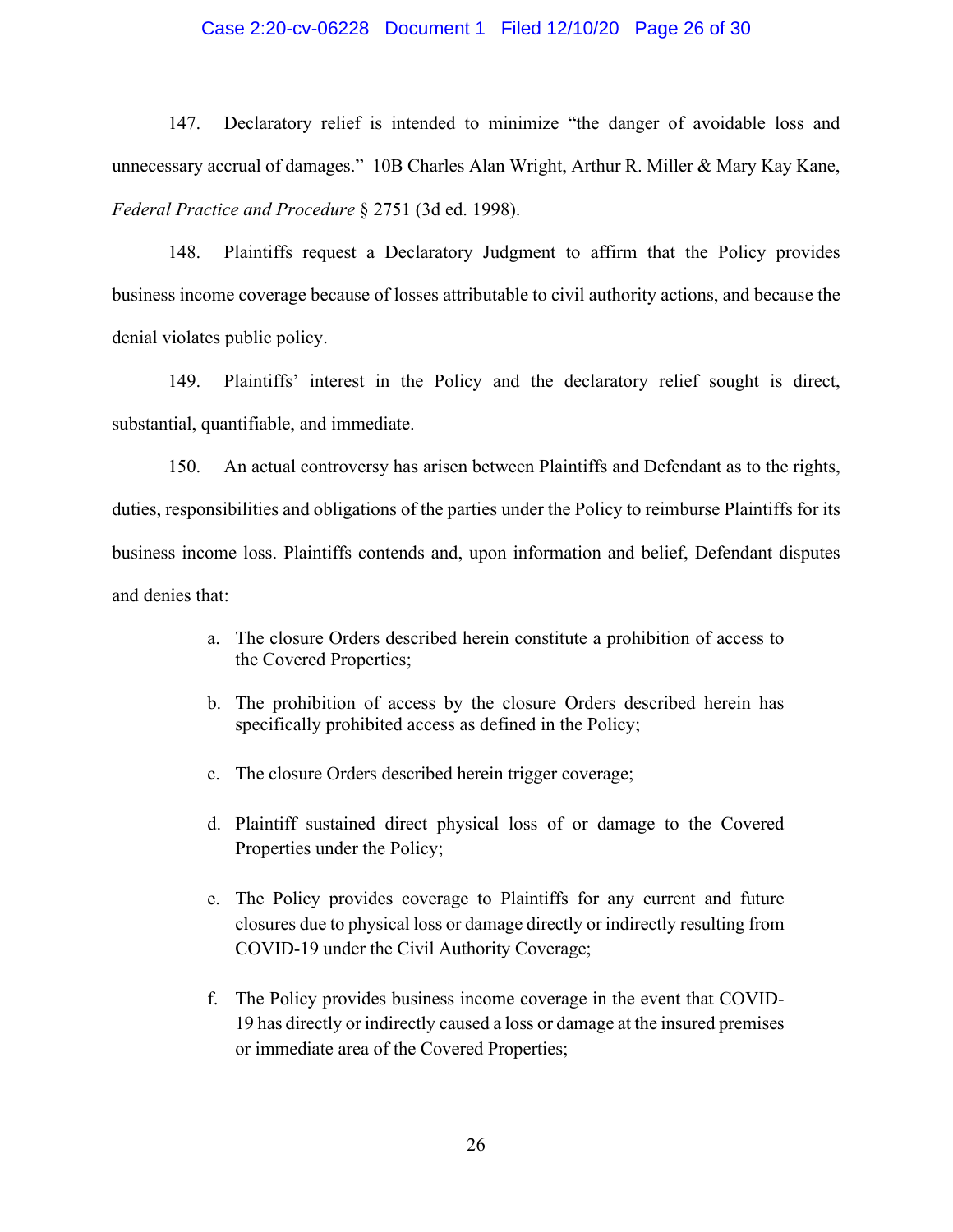- g. The Virus Exclusion is void as against public policy as it pertains to the civil authority orders described herein;
- h. The Virus Exclusion does not apply to business income loss or losses from an order of a civil authority; and
- i. Defendants are estopped from enforcing the Virus Exclusion.

151. Resolution of the duties, responsibilities and obligations of the Parties is necessary as no adequate remedy at law exists and a judicial declaration is required to resolve the dispute and controversy.

## **COUNT II BREACH OF CONTRACT - COMPENSATORY RELIEF**

152. Plaintiffs incorporate by reference the preceding paragraphs as if fully set forth herein.

153. At all times relevant hereto, Plaintiffs were an insured under the Policy with Defendant.

154. Plaintiffs purchased, elected and paid premiums to Defendant for the property, business income and extra expense, civil authority, and additional coverages applicable to the losses claimed in this action.

155. All the information regarding the insureds' businesses and risks thereof was known to the Defendant when the Policy was issued.

156. Plaintiffs are entitled to recover all losses caused by COVID-19 and/or civil authority orders.

157. Defendant was advised of Plaintiffs' claims and demand for coverage under the Policy.

158. Plaintiffs complied with all requirements of the Policy.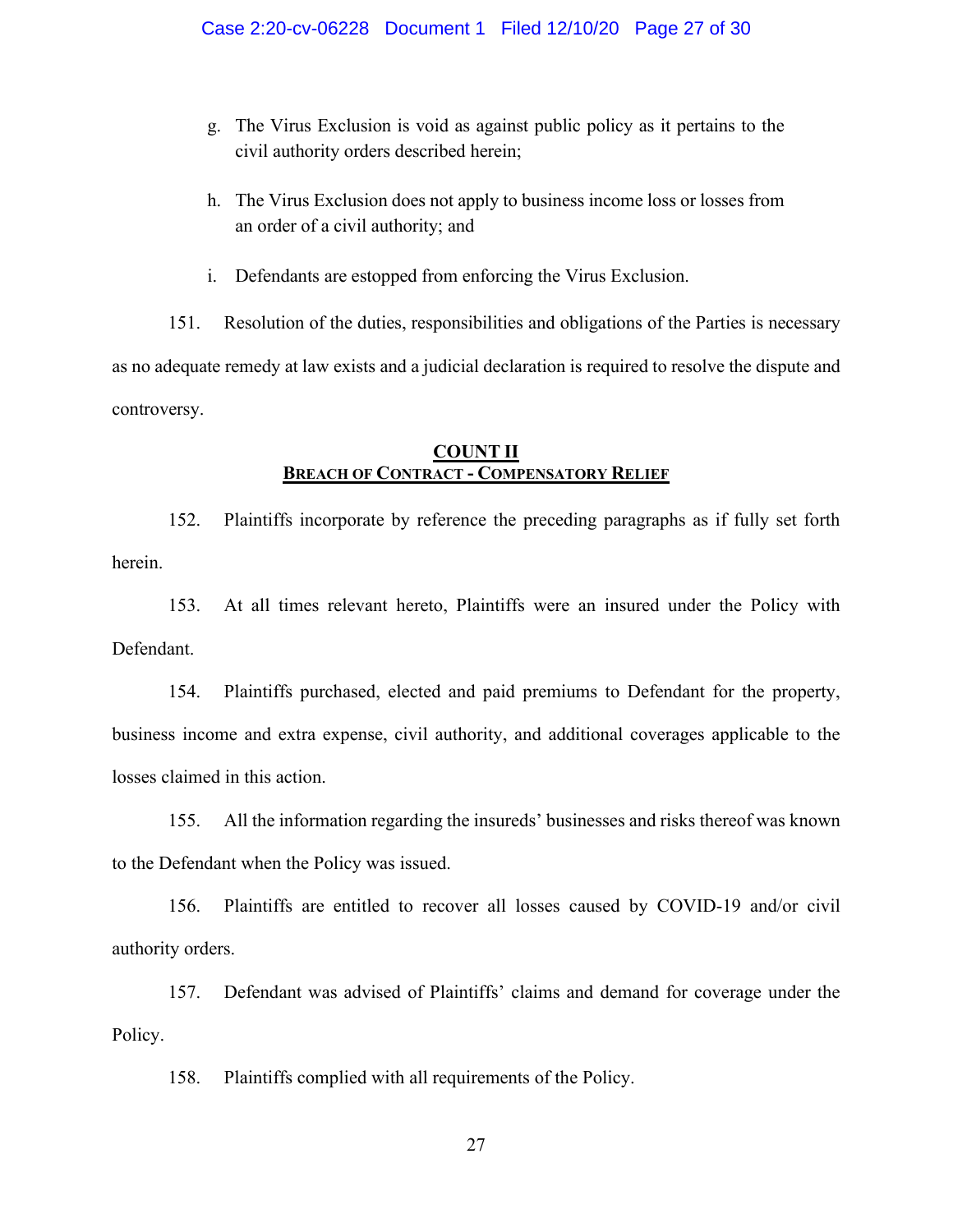### Case 2:20-cv-06228 Document 1 Filed 12/10/20 Page 28 of 30

159. Defendant is duty-bound and obligated to act in good faith towards the insured under the Policy to make fair and reasonable efforts and offers to resolve Plaintiffs' claim.

160. Defendant breached the terms and provisions of the Policy by denying the claims of Plaintiffs for all losses caused by COVID-19 and the civil authority orders.

161. The breach of the indemnification obligations under the Policy by Defendant have caused Plaintiffs to suffer loss and harm.

162. Defendant is required to pay Plaintiffs all covered losses caused by COVID-19 and civil authority orders including business income, extra expense, contamination, civil authority and other coverages under the Policy.

### **PRAYER FOR RELIEF**

WHEREFORE, Plaintiffs request that the Court enter judgment against the Defendant and declare, as a matter of law, the following:

- a. The civil authority orders prohibit access to Plaintiff's Covered Properties;
- b. The civil authority orders "prohibit access" as defined in the Policy;
- c. The civil authority coverage applies to Plaintiff due to physical loss or damage at the insured premises or other premises in the immediate area of the Covered Properties;
- d. The Plaintiff is entitled to coverage for business income loss caused by the referenced orders;
- e. Plaintiff sustained direct physical loss of or damage to the Covered Properties under the Policy;
- f. The inability to use the insured premises amounts to a physical loss or damage as defined in the Policy;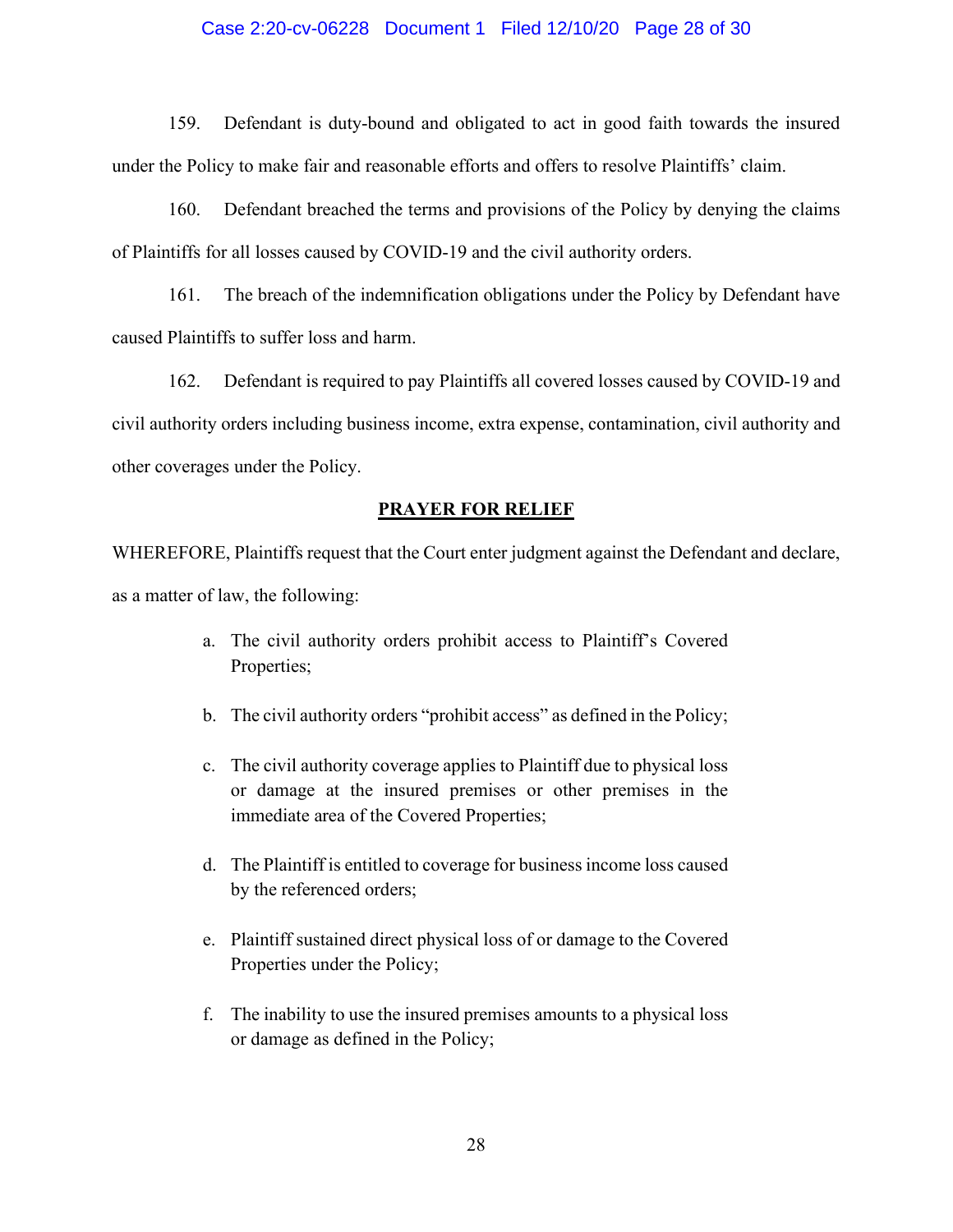- g. Defendants' denial of coverage for losses caused by the referenced civil authority orders violates public policy;
- h. Defendants' denial of coverage for losses caused by the referenced civil authority orders amounts to a breach of contract;
- i. The Virus Exclusion is void as against public policy as it pertains to the closure orders described herein;
- j. The Virus Exclusion does not apply to business income loss or losses from an order of a civil authority; and
- k. Defendants are estopped from enforcing the Virus Exclusion.

Plaintiffs further seek an Order requiring Defendant to pay Plaintiffs all covered losses caused by loss of access to the Covered Properties including business income, extra expense, contamination, civil authority, and other coverages under the Policy; and such other relief as the Court deems appropriate.